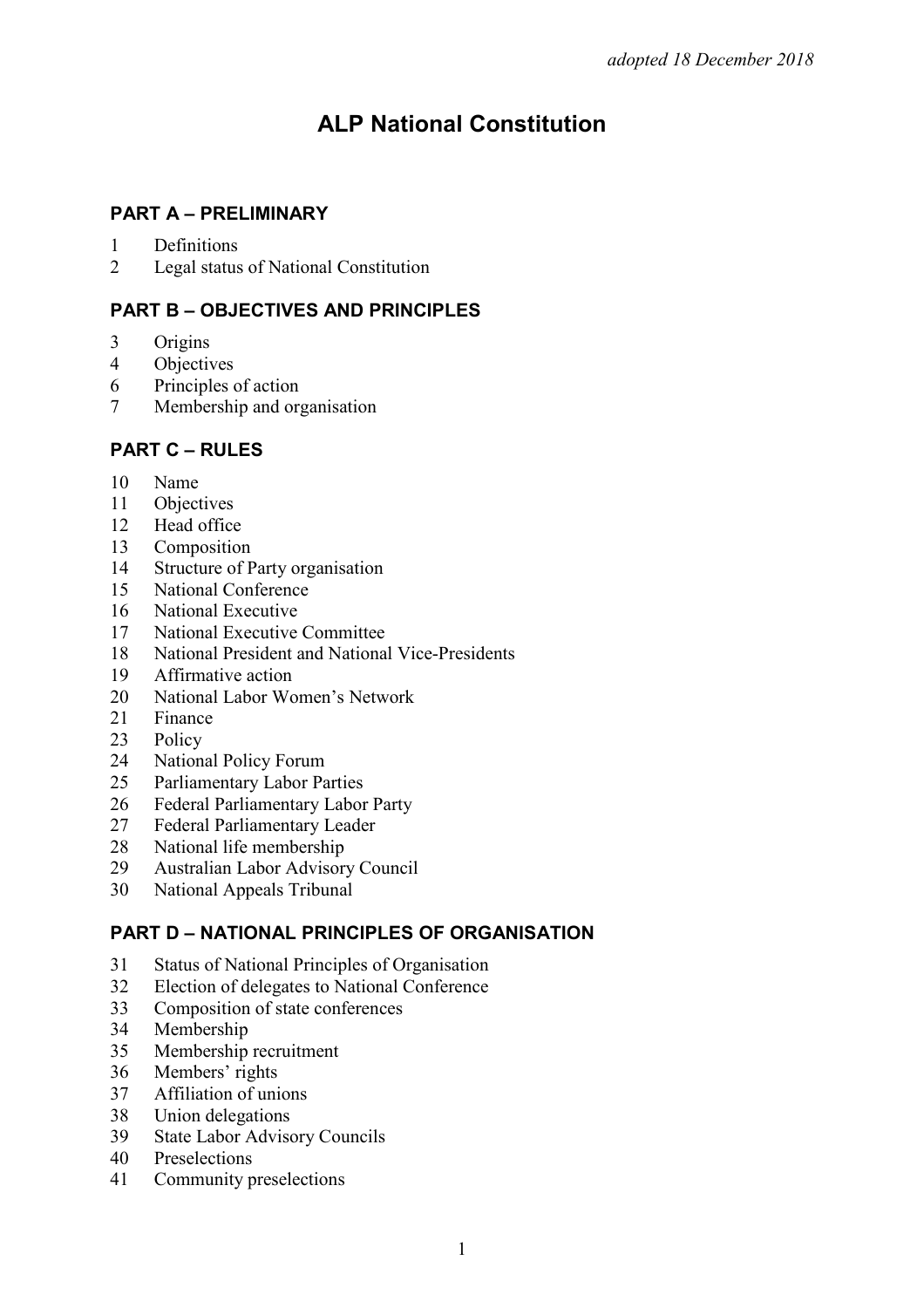# **PART D – NATIONAL PRINCIPLES OF ORGANISATION** *contd*

- 42 Country Labor
- 43 National membership system<br>44 Affirmative action
- 44 Affirmative action<br>45 Implementation of
- Implementation of National Principles of Organisation
- 46 State branch rule changes

# **PART E – REGISTER OF CONFERENCE DECISIONS**

- 48 Members initiating legal proceedings (decision of the 1955 Conference)<br>49 Union elections (decision of the 1963 Conference)
- 49 Union elections (decision of the 1963 Conference)<br>50 Grievance procedures (decision of the 1979 Confer
- Grievance procedures (decision of the 1979 Conference)
- 51 Affirmative action (decision of the 1981 Conference)<br>52 Abortion (decision of the 1984 Conference)
- 52 Abortion (decision of the 1984 Conference)
- 53 Conduct of ballots (decision of the 1994 Conference)<br>54 ALP Code of Conduct for Fundraising (decision of the
- ALP Code of Conduct for Fundraising (decision of the 2018 Conference)
- 55 National Conference decisions
- 56 Same sex marriage

# **PART F – NATIONAL CONFERENCE STANDING ORDERS**

- 57 Chair of Conference<br>58 Credentials
- 58 Credentials<br>59 Session time
- Session times
- 60 Order of business
- 64 Cognate debate
- 65 Amendments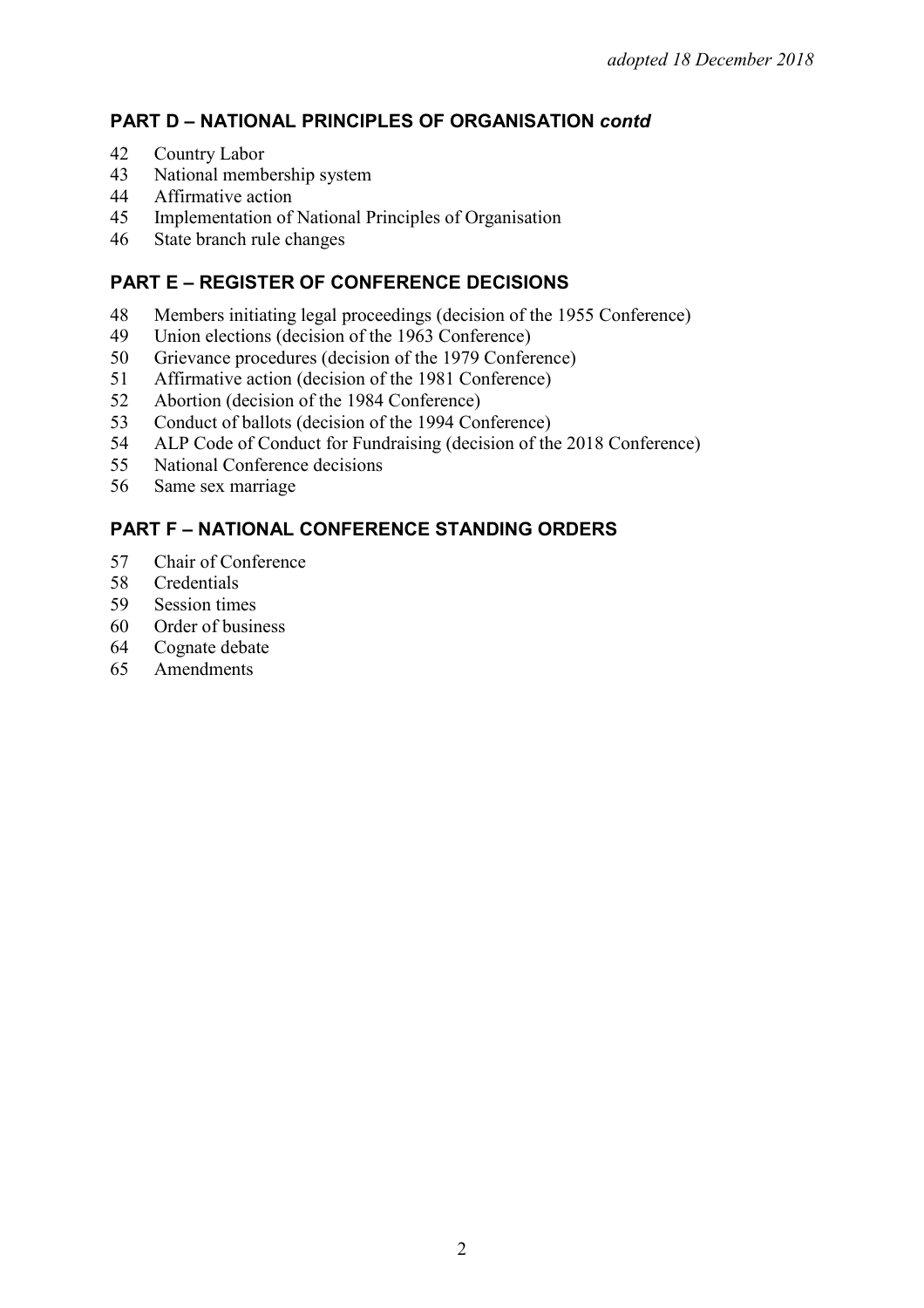# **ALP National Constitution**

## **PART A – PRELIMINARY**

#### **Definitions**

- 1 (a) In this National Constitution, unless the contrary intention appears:
	- (i) "Administrative Committee" means the Administrative Committee of a state branch and includes a State Executive of a state branch;
	- (ii) "ALP", "Labor" and "Party" all mean the Party named in clause 10;
	- (iii) "financial", in relation to membership, includes:
		- (A) life members and other members deemed to be financial under state branch rules, and
		- (B) members who have not yet renewed their membership, but who will retain continuity of financial membership under state branch rules if they renew their membership by the date specified in those rules;
	- (iv) "FPLP" means the Federal Parliamentary Labor Party;
	- (v) "member" includes Victorian Central Branch members;
	- (vi) "state" includes a territory;
	- (vii) "state branch" includes a territory branch; and
	- (viii) "territory" means the Australian Capital Territory and the Northern Territory.
	- (b) To avoid doubt, this National Constitution includes all of Parts A–F.

#### **Legal status of National Constitution**

- 2 (a) It is intended that the National Constitution and everything done in connection with it, all arrangements relating to it (whether express or implied) and any agreement or business entered into or payment made or under the National Constitution, will not bring about any legal relationship, rights, duties or outcome of any kind, or be enforceable by law, or be the subject of legal proceedings. Instead all such arrangements, agreements and business are only binding in honour.
	- (b) Without limiting clause 2(a), it is further expressly intended that all disputes within the Party, or between one member and another that relate to the Party be resolved in accordance with the National Constitution and the rules of the state branches and not through legal proceedings.
	- (c) By joining the Party and remaining members, all members of the Party consent to be bound by this clause.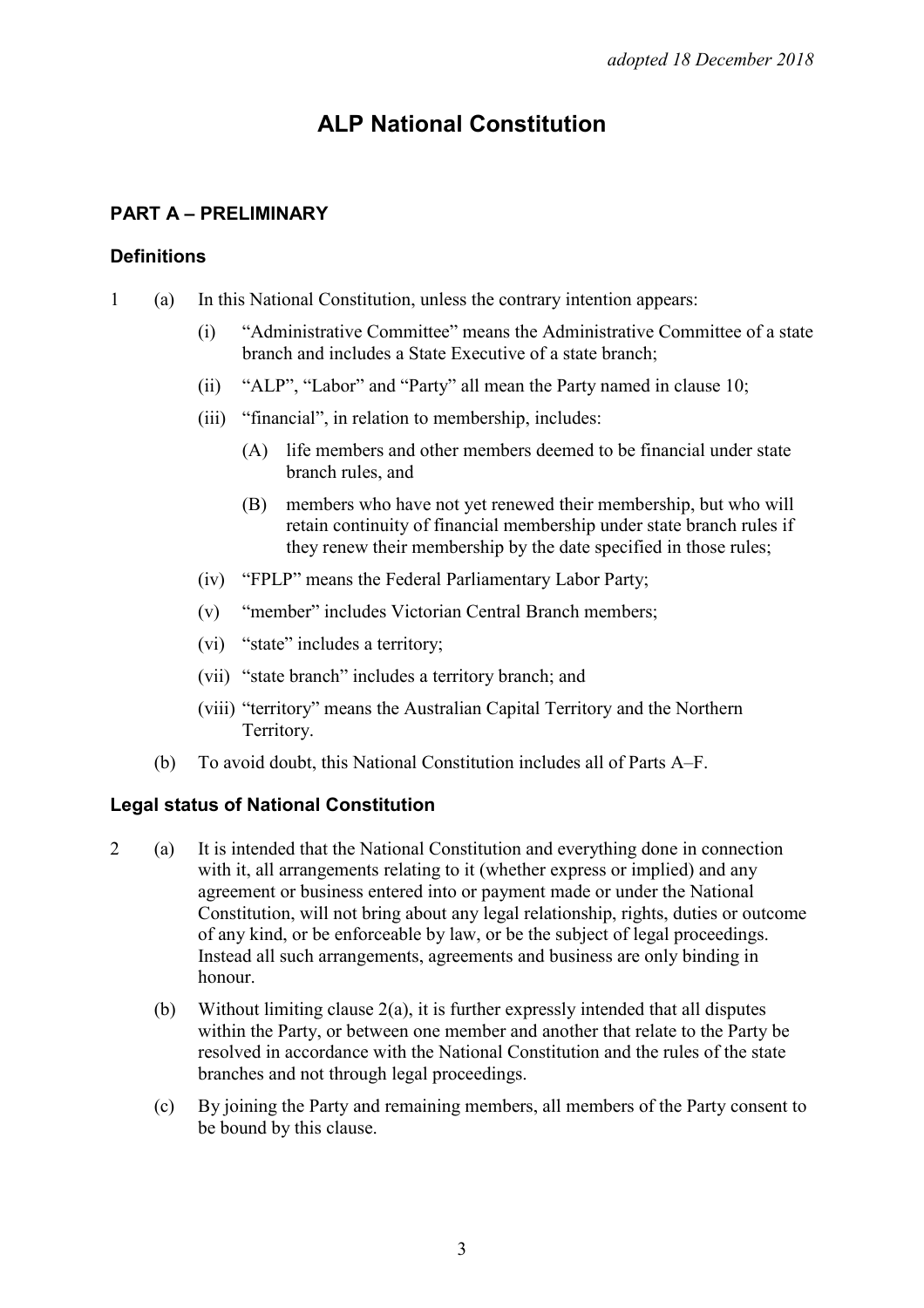# **PART B – OBJECTIVES AND PRINCIPLES**

# **Origins**

- 3 The Australian Labor Party had its origins in:
	- (a) the aspirations of the Australian people for a decent, secure, dignified and constructive way of life;
	- (b) the recognition by the trade union movement of the necessity for a political voice to take forward the struggle of the working class against the excesses, injustices and inequalities of capitalism; and
	- (c) the commitment by the Australian people to the creation of an independent, free and enlightened Australia.

#### **Objectives**

- 4 The Australian Labor Party is a democratic socialist party and has the objective of the democratic socialisation of industry, production, distribution and exchange, to the extent necessary to eliminate exploitation and other anti-social features in these fields.
- 5 To achieve the political and social values of equality, democracy, liberty and social cooperation inherent in this objective, the Australian Labor Party stands for:
	- (a) redistribution of political and economic power so that all members of society have the opportunity to participate in the shaping and control of the institutions and relationships which determine their lives;
	- (b) establishment and development of public enterprises, based upon federal, state and other forms of social ownership, in appropriate sectors of the economy;
	- (c) democratic control and strategic social ownership of Australian natural resources for the benefit of all Australians;
	- (d) maintenance of and support for a competitive non-monopolistic private sector, including small business and farming, controlled and owned by Australians, operating within clear social guidelines and objectives;
	- (e) the right to own private property;
	- (f) recognition and encouragement of the right of labour to organise for the protection and advancement of its interests;
	- (g) the application of democracy in industry to increase the opportunities for people to work in satisfying, healthy and humane conditions; and to participate in and to increase their control over the decision making processes affecting them;
	- (h) the promotion of socially appropriate technology and the monitoring of its introduction to ensure that the needs and interests of labour, as well as the requirements of competitive industry and consumer demand, are taken into consideration;
	- (i) the restoration and maintenance of full employment;
	- (j) the abolition of poverty, and the achievement of greater equality in the distribution of income, wealth and opportunity;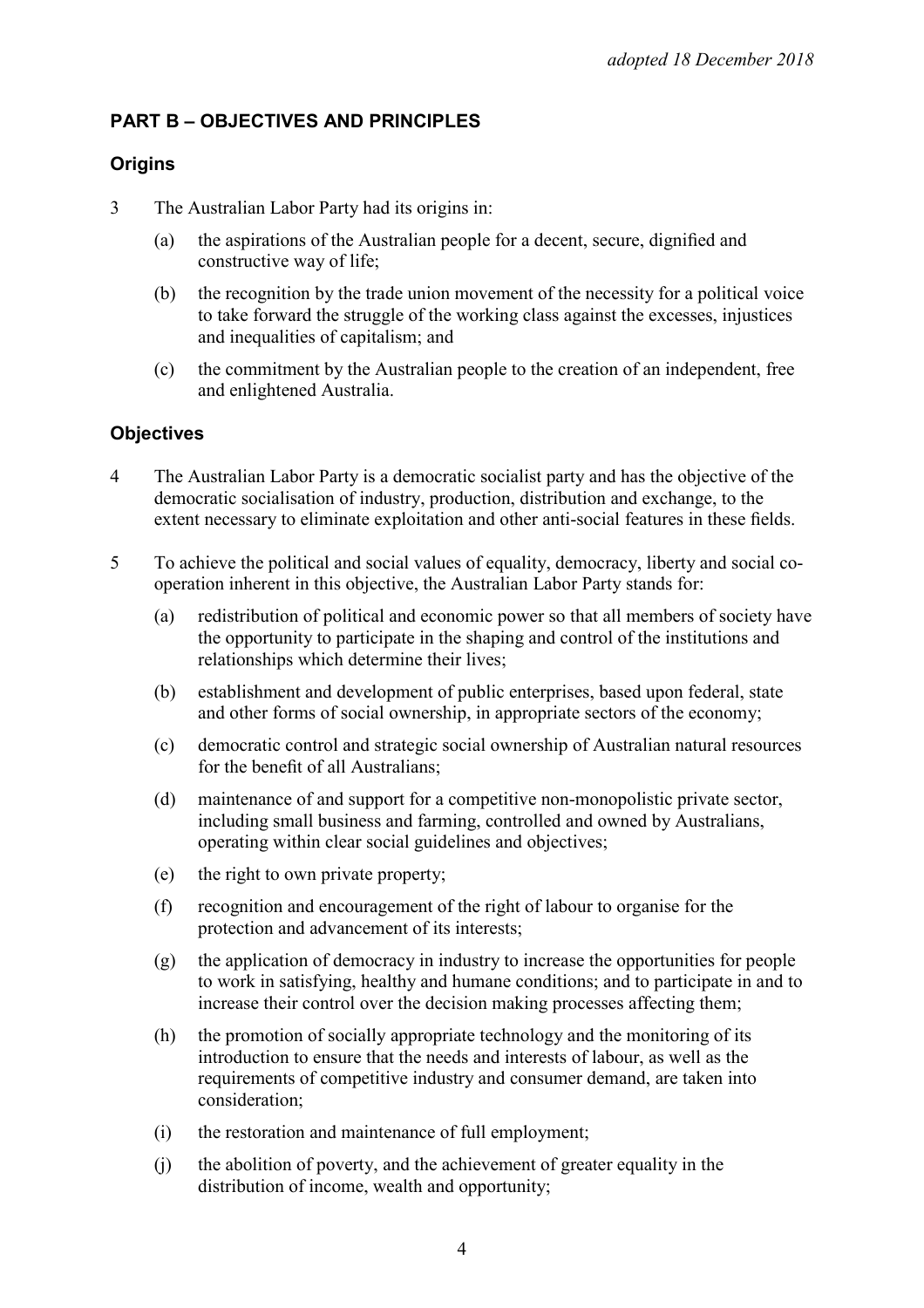- (k) social justice and equality for individuals, the family and all social units, and the elimination of exploitation in the home;
- (l) equal access and rights to employment, education, information, technology, housing, health and welfare services, cultural and leisure activities and the law;
- (m) reform of the Australian Constitution and other political institutions to ensure that they reflect the will of the majority of Australian citizens and the existence of Australia as an independent republic;
- (n) recognition and protection of fundamental political and civil rights, including freedom of expression, the press, assembly, association, conscience and religion; the right to privacy; the protection of the individual from oppression by the state; and democratic reform of the Australian legal system;
- (o) the development of a democratic communications system, as an integral part of a free society, to which all citizens have opportunities for free access;
- (p) elimination of discrimination and exploitation on the grounds of class, race, sex, sexual orientation, gender identity, intersex status, religion, political affiliation, national origin, citizenship, age, disability, regional location, economic or household status;
- (q) recognition of the prior ownership of Australian land by Aborigines and Islanders; recognition of their special and essential relationship with the land as the basis of their culture; and a commitment to the return of established traditional lands to the ownership of Aboriginal and Islander communities;
- (r) recognition and encouragement of diversity of cultural expression and lifestyle within the Australian community;
- (s) the use, conservation and enhancement of Australia's natural resources and environment so that the community's total quality of life, both now and into the future, is maintained and improved;
- (t) recognition of the need to work towards achieving ecologically sustainable development;
- (u) maintenance of world peace; an independent Australian position in world affairs; the recognition of the right of all nations to self determination and independence; regional and international agreement for arms control and disarmament; the provision of economic and social aid to developing nations; a commitment to resolve international conflicts through the UN; and a recognition of the inalienable right of all people to liberty, equality, democracy and social justice; and
- (v) recognition of the right of citizens to work for progressive changes consistent with the broad principles of democratic socialism.

#### **Principles of action**

- 6 The Australian Labor Party believes that the task of building democratic socialism is a co-operative process that requires:
	- (a) constitutional action through the federal and state parliaments, municipal and other statutory authorities,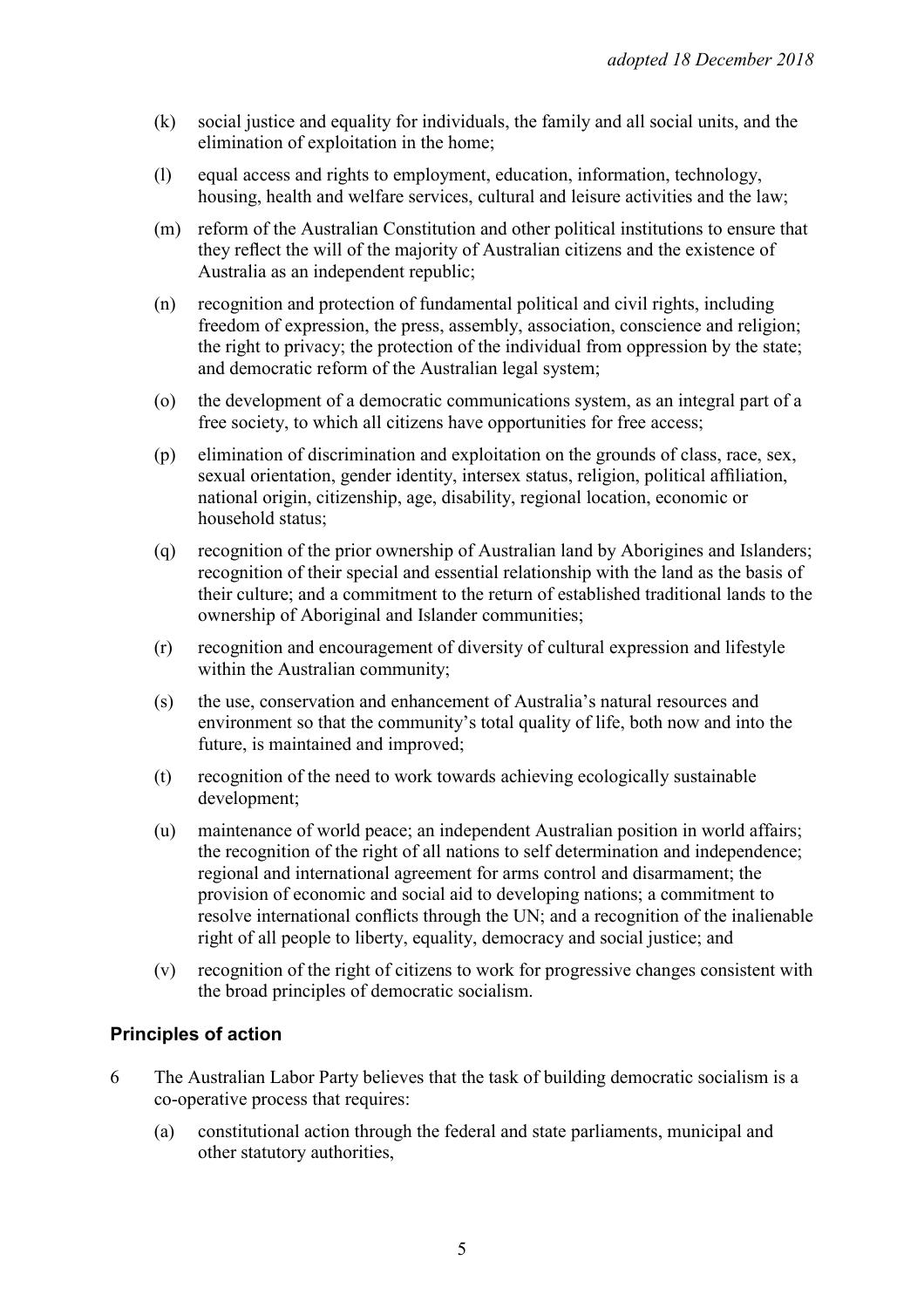- (b) union action, and
- (c) ongoing action by organised community groups.

#### **Membership and organisation**

- 7 Membership of the Australian Labor Party is open to all residents of Australia who are prepared to accept its objectives and who have associations with no other political party.
- 8 Australian Labor Party policy is made by National Conferences comprising the federal and state parliamentary leadership of the Party, together with elected delegates from all states and Australian Young Labor.
- 9 Party policy within the states is framed by conferences of delegates elected by constituent branches, affiliated unions and members. Policy within the Australian Labor Party is not made by directives from the leadership, but by resolutions originating from branches, affiliated unions and individual Party members.

## **PART C – RULES**

#### **Name**

10 The name of the Party shall be "The Australian Labor Party".

#### **Objectives**

11 The objectives of the Party are set out in clauses 4 and 5. To achieve these objectives the ALP will act in accordance with the principles of action in clause 6 and the progressive reforms set out in the Party platform from time to time.

#### **Head office**

12 The head office of the Party shall be known as the National Secretariat and shall be established at the place determined by the National Executive from time to time.

#### **Composition**

13 The Party shall consist of branches in each state.

#### **Structure of Party organisation**

- 14 (a) The Party shall function upon the following basis:
	- (i) National Conference,
	- (ii) National Executive,
	- (iii) Federal Parliamentary Labor Party, and
	- (iv) Australian Young Labor.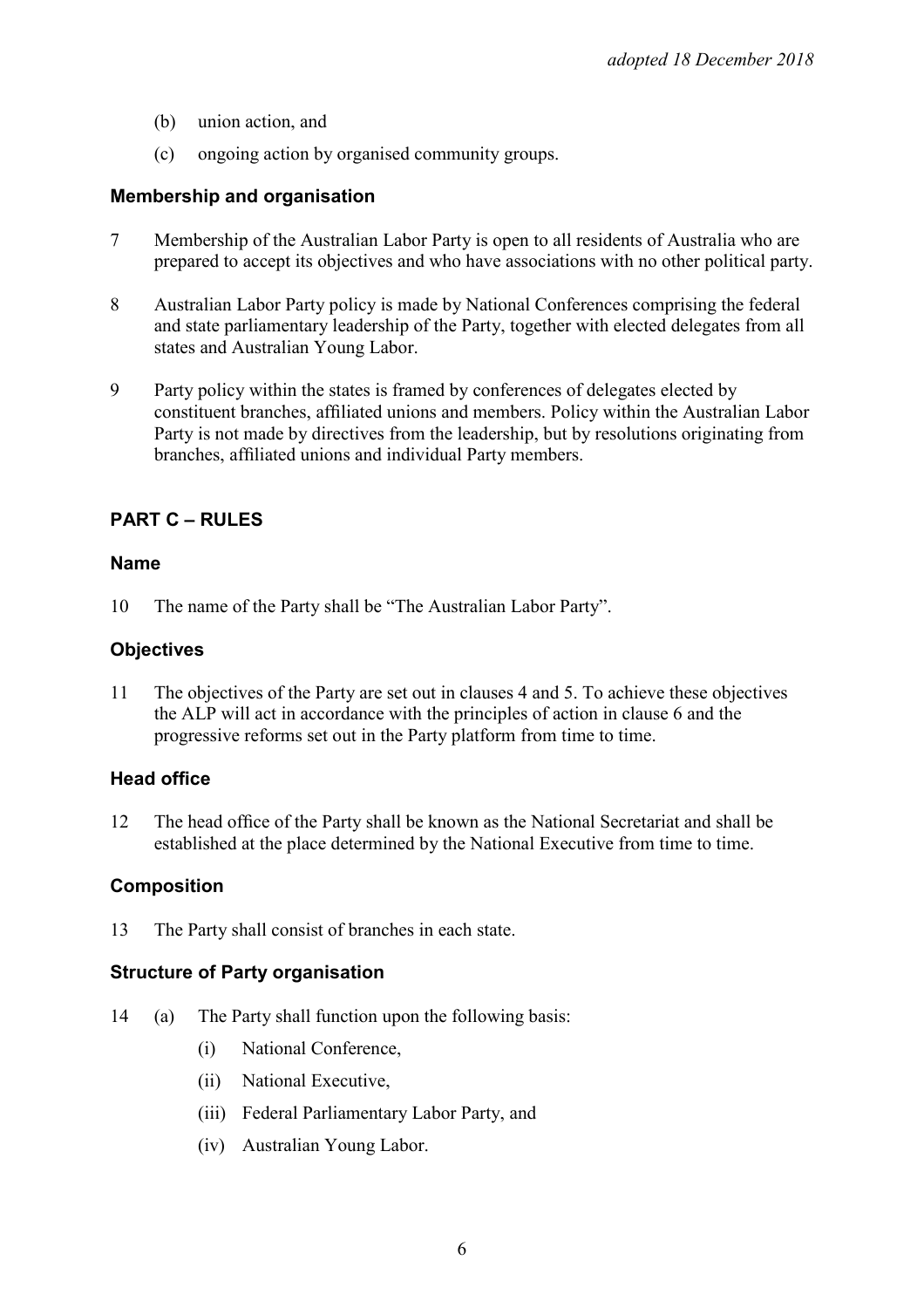- (b) The National Conference shall be the supreme governing authority of the Party and its decisions shall be binding upon every member and every section of the Party.
- (c) The National Executive shall be the chief administrative authority of the Party, subject only to the National Conference.
- (d) The Federal Parliamentary Labor Party shall have authority in properly constituted Caucus meetings to make decisions directed towards establishing the collective attitude of the Parliamentary Party to any question or matter in the Federal Parliament, subject to:
	- (i) at all times taking such action which may be possible to implement the Party's platform and Conference decisions;
	- (ii) on questions or matters which are not subject to national platform or Conference or Executive decisions, the majority decision of Caucus being binding upon all members in the parliament; and
	- (iii) no attitude being expressed which is contrary to the provisions of the Party platform or any other decision of National Conference or National Executive.
- (e) Australian Young Labor shall function in accordance with the rules that may be approved from time to time by the National Executive and subject to its control and jurisdiction.
- (f) The National Labor Women's Network shall function in accordance with the rules that may be approved from time to time by the National Executive and subject to its control and jurisdiction.
- (g) The National Indigenous Labor Network shall function in accordance with the rules that may be approved from time to time by the National Executive and subject to its control and jurisdiction. The network's goals will be to:
	- (i) attract and support Indigenous ALP members;
	- (ii) increase the involvement of Indigenous people at all levels of the ALP;
	- (iii) provide a focus for the identification, training and support of Indigenous candidates;
	- (iv) increase awareness of Indigenous issues throughout the ALP;
	- (v) increase commitment of Party members to greater representation of Indigenous people throughout the Party; and
	- (vi) encourage the employment of Indigenous people in staff and Party positions.
- (h) The Country Labor Network shall function in accordance with the rules that may be approved from time to time by the National Executive and subject to its control and jurisdiction.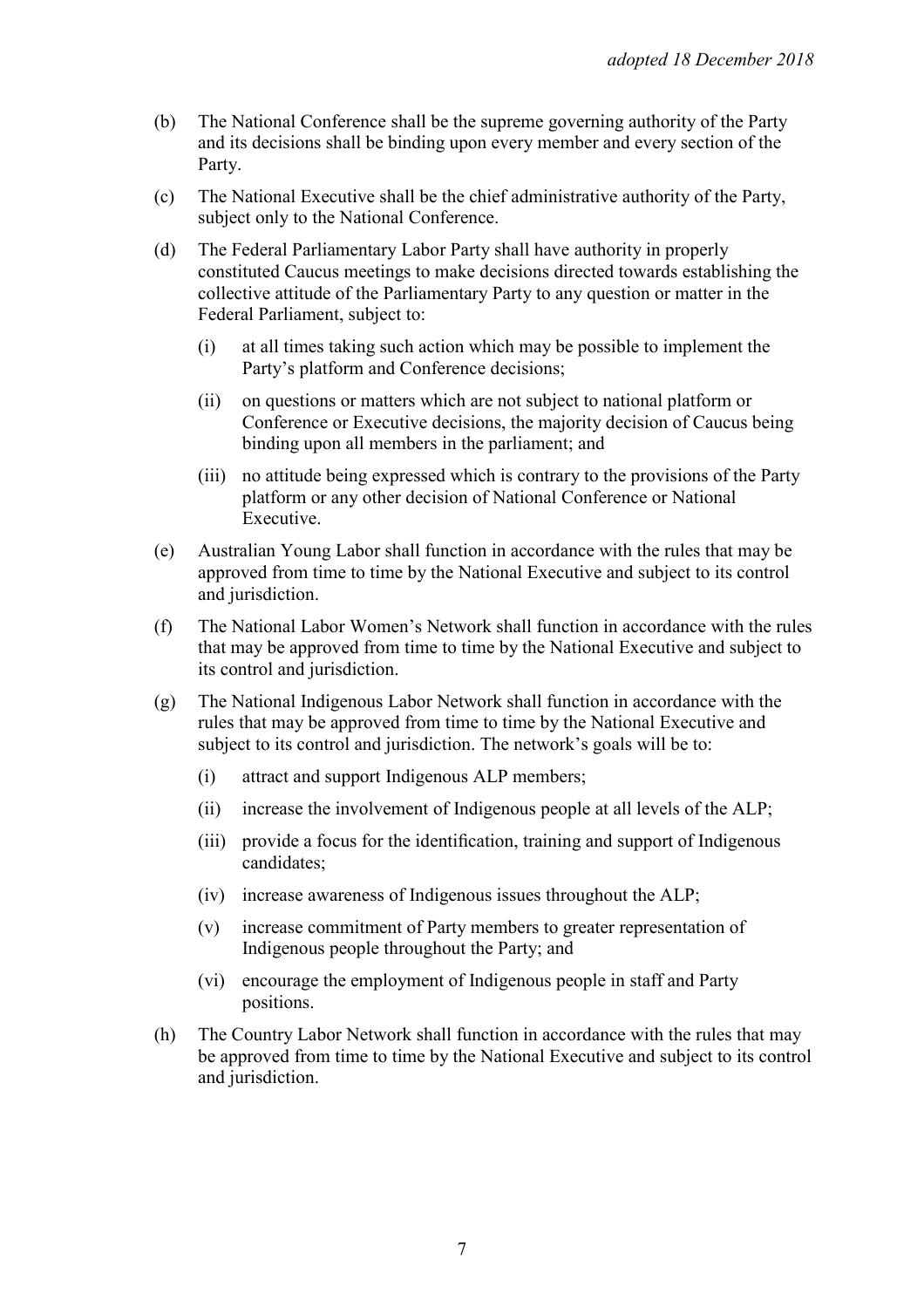#### **National Conference**

- 15 (a) National Conference shall consist of 400 delegates, comprising:
	- (i) three delegates being the National President and National Vice-Presidents elected under clause 18(a);
	- (ii) four delegates being the Leader and Deputy Leader of the FPLP and the Leader and Deputy Leader of the Party in the Senate;
	- (iii) six delegates elected from and by the FPLP;
	- (iv) delegations from each state consisting of:
		- (A) the state Parliamentary Leader,
		- (B) a base component of 12 persons, and
		- (C) a supplementary component of a number of persons equal to twice the number of House of Representatives electorates in that state as at the previous 31 December;
	- (v) delegations from each territory consisting of:
		- (A) the territory Parliamentary Leader,
		- (B) a base component of 2 persons, and
		- (C) a supplementary component of a number of persons equal to twice the number of House of Representatives electorates in that territory as at the previous 31 December; and
	- (vi) three delegates from Australian Young Labor.
	- (b) State Secretaries and members of the FPLP who are not delegates to National Conference shall be able to attend National Conference with the rights of delegates except that of voting.
	- (c) All members of the state branch shall be eligible to be elected as delegates from that state.
	- (d) (i) Each state shall be entitled to a minimum of two proxies up to a maximum equal to half the state's delegation.
		- (ii) It is the responsibility of each state delegation to ensure that the chair is advised of all changes of delegation during the Conference. No proxy shall participate in the debate of a report in which the delegate he/she is replacing has participated.
		- (iii) State and federal leaders may each nominate one proxy subject to paragraph (v). Such proxies must be a member of the relevant parliamentary party.
		- (iv) The FPLP delegates may each nominate one proxy, subject to paragraph (v). Such proxies must be a member of the FPLP.
		- (v) The credentials for proxies shall be circulated in advance and accepted at the commencement of the Conference and no other proxies may be admitted.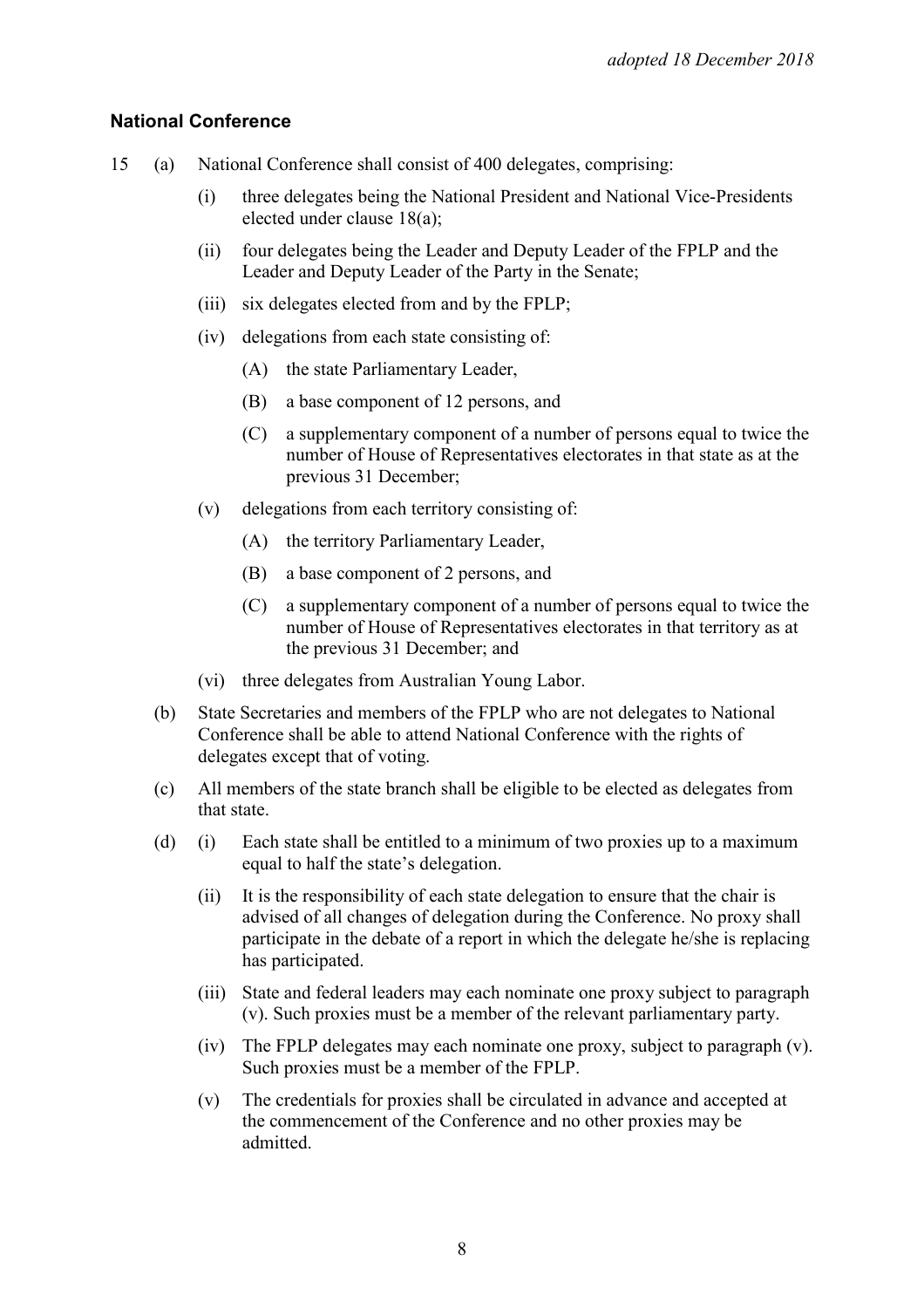- (e) All delegates must be elected by a system of proportional representation in a single ballot with affirmative action in accordance with clause 19.
- (f) Delegates shall be elected within 12 months prior to the date of National Conference.
- (g) State branches cannot bind delegates with regard to their vote on any issue before the National Conference.
- (h) National Conference shall be held every three years in a location determined by the National Executive which shall have the responsibility for determining the time of the National Conference.
- (i) Special National Conferences may be held for specially stated purposes and shall be convened by the National Executive in accordance with clauses 16(e)(iii) and (iv).
- (j) (i) The National President and National Vice-Presidents need not be delegates to National Conference, but have the full rights of a delegate except that of voting.
	- (ii) The National Secretary shall not be a delegate to National Conference, but shall have the full rights of a delegate except that of voting.
- (k) The National Secretary, after receiving instructions from the National Executive, shall observe the following procedure for the purpose of establishing the Conference agenda:
	- (i) give the following bodies three months notice to send items to the National Policy Forum: state branches, Australian Young Labor, and federal electorate bodies, Labor Action Policy Committees and trade unions whose state branches are affiliated with the Party in a majority of states in which they operate, all of which shall have the right to submit items to the National Policy Forum. Bodies so submitting items to the National Policy Forum shall be notified in writing of the forum's views on such items; and
	- (ii) send to state branches and other bodies represented at National Conference, agenda and any other documents related thereto at least one month before Conference meets.
- (l) (i) The National Executive may by unanimous resolution put any motion that could be considered by a meeting of National Conference to a postal ballot of those delegates credentialled to vote at the last meeting of National Conference.
	- (ii) A motion put to postal ballot is only carried if a two-thirds majority of delegates eligible to vote vote in favour.
	- (iii) A resolution passed by postal ballot has the same effect as a resolution passed at a meeting of National Conference.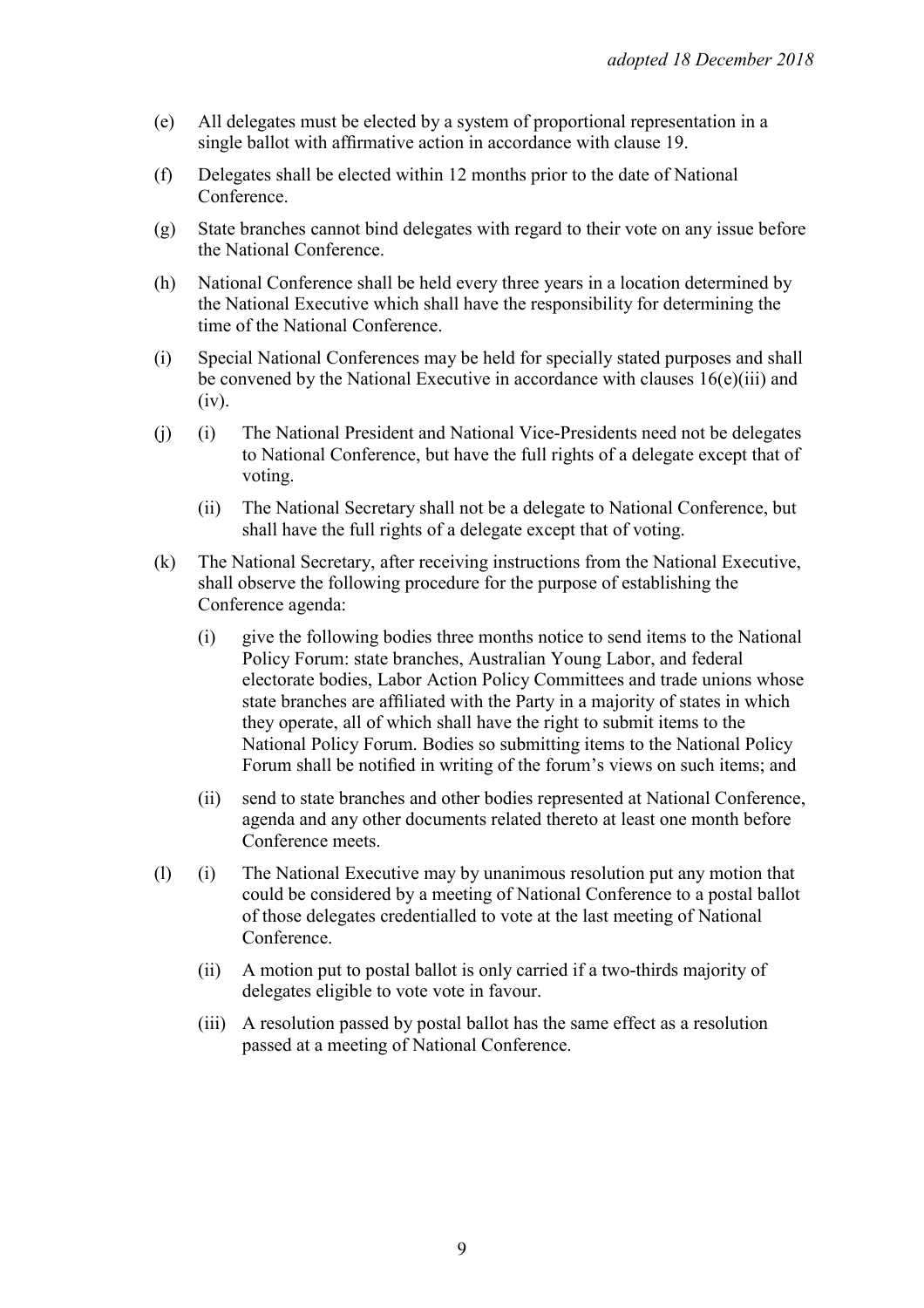## **National Executive**

- 16 (a) The National Executive of the Party, which shall be the chief administrative authority subject only to National Conference, shall be constituted in the following manner:
	- (i) the National President and National Vice-Presidents, who are directly elected by Party members in accordance with clause 18(a), have the full rights of a delegate except that of voting, unless elected as a delegate in their own right;
	- (ii) 20 executive members elected by the National Conference;
	- (iii) the Convenor(s) of the National Labor Women's Network Executive, who attends as an observer;
	- (iv) the National Secretary, who shall be elected by the National Conference, shall not be a delegate but shall have the full rights of a delegate except that of voting;
	- (v) the Leader of the FPLP or proxy nominated by the Leader. Such proxy must be a member of the Federal Parliamentary Party;
	- (vi) State Secretaries who are not delegates to the National Executive shall be able to attend National Executive meetings with the rights of delegates except that of voting; and
	- (vii) Delegates shall be entitled to nominate their proxy for any meeting or part of a meeting that they are unable to attend and for any ballot in which they are unable to vote.
	- (b) (i) The terms of all those elected by the National Conference shall commence at the conclusion of the National Conference at which they are elected. They shall be subject to re-election at each Conference except the National Secretary who shall be subject to re-election at every second Conference.
		- (ii) Casual vacancies will be filled by the National Executive in accordance with the principles of proportional representation.
		- (iii) Casual vacancies for the positions of National President, National Vice-Presidents and National Secretary shall be filled by a ballot of the National Executive and the National Executive Committee shall institute procedures to hold a ballot.

#### *Powers and duties of the National Executive*

- (c) Decisions of the National Executive are binding on all sections and members of the ALP subject only to appeal to National Conference. Pending the hearing of any appeal, the decision of the National Executive continues to operate.
- (d) Subject only to National Conference, the National Executive may exercise all powers of the Party on its behalf without limitation, including in relation to the state branches and other sections of the Party.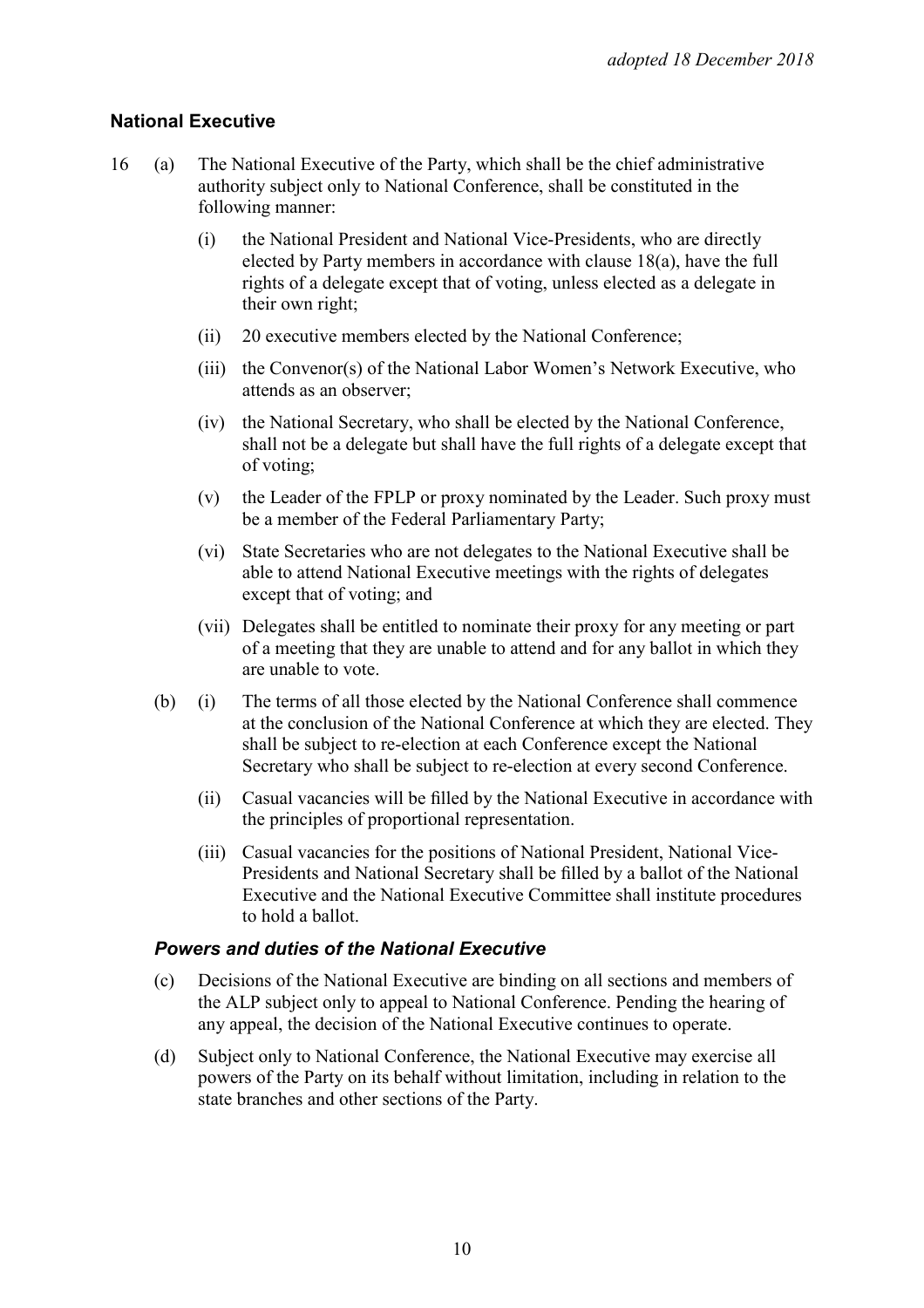- (e) Without limiting the plenary powers of the National Executive under clause 16(d), the National Executive:
	- (i) is the administrative authority of the Party responsible for:
		- (A) carrying out the decisions of National Conference;
		- (B) interpreting the National Constitution, the national platform and decisions of National Conference; and
		- (C) directing federal members;
	- (ii) must convene triennial National Conferences in accordance with the National Constitution;
	- (iii) may convene Special National Conferences for specified purposes;
	- (iv) must convene a Special National Conference for a specified purpose when requested by a majority of state branches;
	- (v) must elect a National Executive Committee and appoint twenty trade union representatives to the National Policy Forum;
	- (vi) may elect such other committees as it may determine from time to time;
	- (vii) must consider any matter submitted to it by a state branch, Australian Young Labor, the FPLP or a trade union whose state branches are affiliated with the Party in a majority of states in which it operates (in this clause "affiliated organisation");
	- (viii) may hear and decide appeals from any affiliated organisation or individual member against a decision of a state branch alleged to be inconsistent with any national decision or matter; and
	- (ix) may hear and decide appeals by any person seeking to be a candidate for a federal election against a decision of a state branch affecting that person's preselection.
- (f) Without limiting the plenary powers of the National Executive under clause 16(d), if in the opinion of the National Executive any state branch or section of the Party is acting or has acted in a manner contrary to the National Constitution, the national platform or a decision of National Conference, as interpreted by the National Executive, the National Executive may:
	- (i) overrule the state branch or section;
	- (ii) intervene in the state branch or section, and take over and direct the conduct of its affairs; and
	- (iii) conduct any preselection that would otherwise have been decided by the state branch or section.
- (g) The National Executive must meet at least three times each year. Subject to the National Executive, the National Executive Committee is responsible for convening meetings of the National Executive.
- (h) (i) The National Executive may meet by telephone and other electronic means provided each member who wishes to participate in the meeting is able to clearly and simultaneously communicate with every other such member.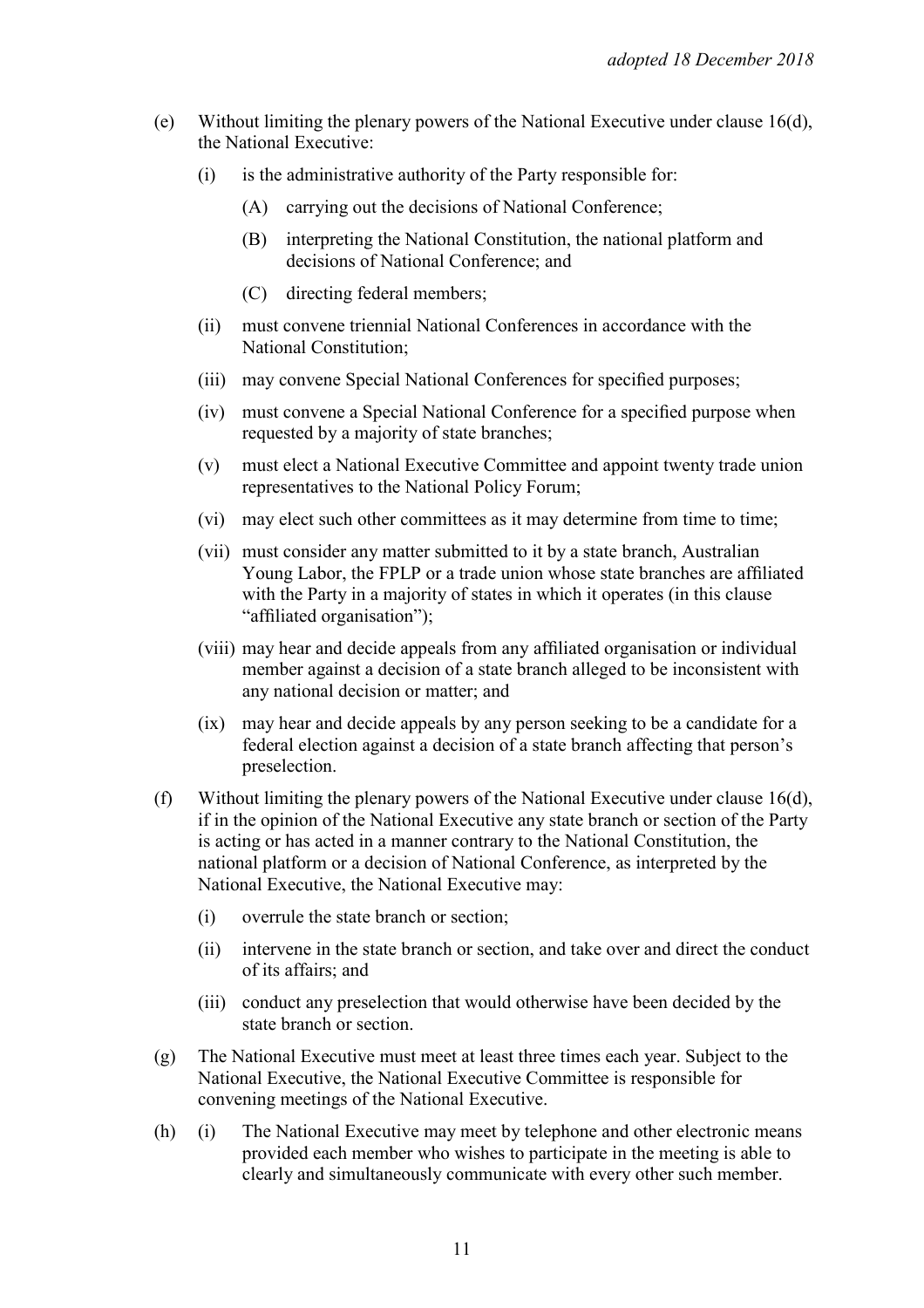- (ii) A resolution agreed to in writing by all voting members of the National Executive has the same effect as a resolution passed at a meeting of the National Executive. In this clause "writing" includes emails, faxes and other electronic means of representing or reproducing words in a visible form.
- (iii) The National Executive may conduct elections by postal vote.

#### **National Executive Committee**

- 17 (a) The National Executive Committee (NEC) shall consist of the National Secretary and such other members of the National Executive as may be elected by the National Executive.
	- (b) The NEC shall be responsible for the administration of the Party between meetings of the National Executive.
	- (c) The NEC shall meet at least once between each meeting of the National Executive for the purpose of preparing the agenda and making recommendations to expedite the business of the National Executive.
	- (d) Other than in urgent situations which preclude either a special meeting or a resolution without meeting of the National Executive, the NEC shall not have the power to make decisions on behalf of the National Executive.
	- (e) Any actions taken by the NEC between Executive meetings shall be reported to the next meeting of the Executive for endorsement.
	- (f) The non-parliamentary members of the NEC shall also be members of the companies John Curtin House Limited and ALP Legacies and Gifts.
	- (g) Clauses 16(h)(i) and (ii) apply to the NEC in the same way as the National Executive.

#### **National President and National Vice-Presidents**

- 18 (a) The National President and 2 National Vice-Presidents must be directly elected from and by Party members in the 12 months before each triennial National Conference in a single ballot by proportional representation with affirmative action in accordance with clause 19.
	- (b) All financial Party members at the time nominations close are eligible to vote in the election (other than those who resign or are expelled after the close of nominations).
	- (c) The candidate first elected is National President, the candidate second elected is National Senior Vice President, and the candidate third elected is National Junior Vice President. The term of office for each position starts at the commencement of National Conference, and ends at the commencement of the next triennial National Conference.
	- (d) The National President, when available, will chair National Conference and meetings of the National Executive, and conduct such meetings in accordance with the National Conference Standing Orders. The National President will carry out any other duties referred by the National Executive.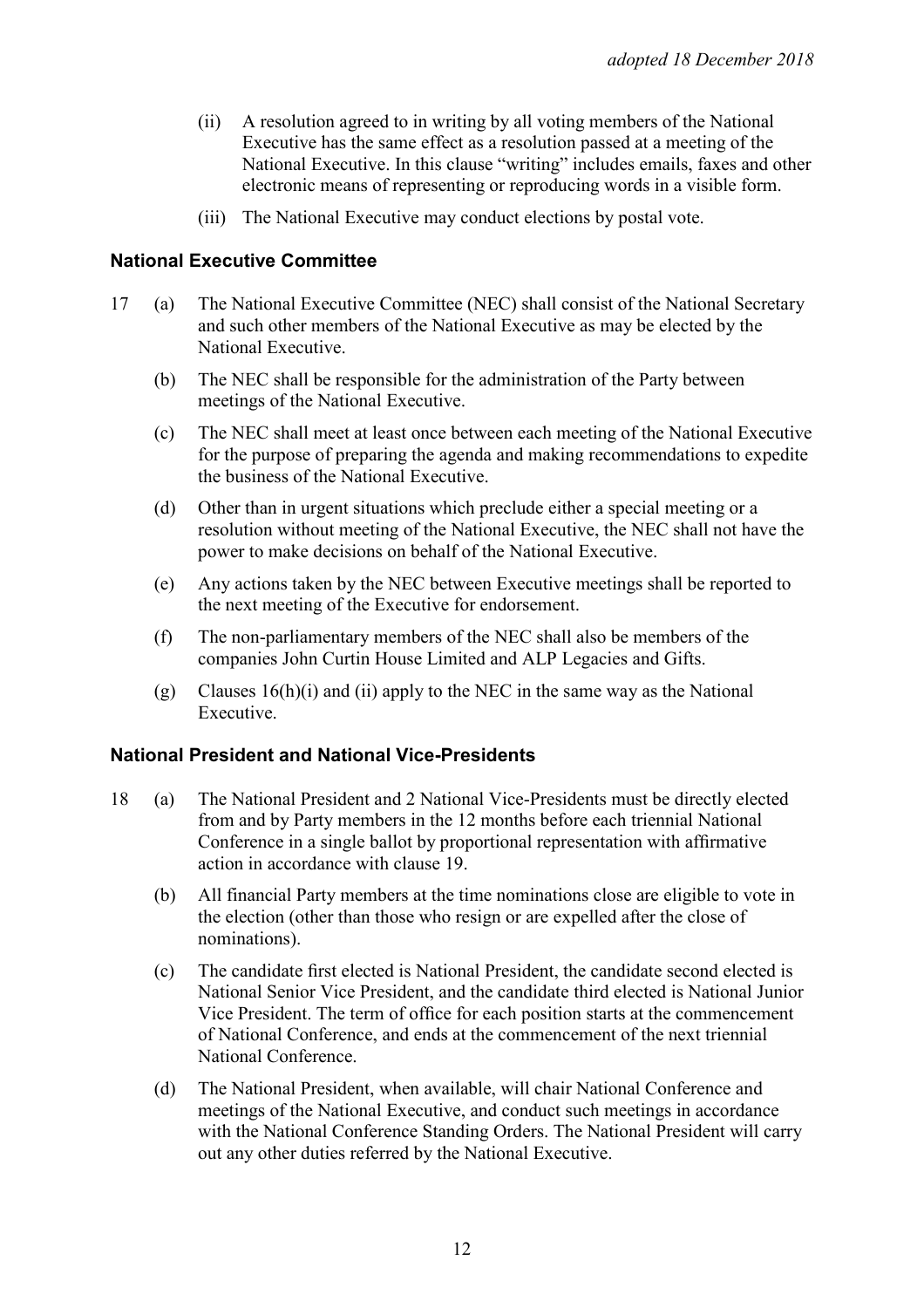(e) The National Vice-Presidents in order of seniority will take the chair in the absence of the National President, and carry out any other duties referred by the National Executive.

## **Affirmative action**

19 The ALP is committed to men and women in the Party working in equal partnership. It is our objective to have 50% women at all levels in the Party organisation, and in public office positions the Party holds. To achieve this, the Party adopts the affirmative action model in this clause:

#### *Minimum percentage*

(a) In this clause, "minimum percentage" means 40%. From 2022 it means 45%; and from 2025 it means 50%.

## *Party positions*

(b) For all Party and office bearer positions (other than public office preselections and party employees), appointed or elected on a statewide or national basis, where 3 or more positions are to be elected or appointed, at least the minimum percentage of the positions must be filled by women.

## *Union delegations*

(c) For all union delegations to Party conferences and forums, at least the minimum percentage of the delegates must be women, unless the proportion of women who are members of the union is less than the minimum percentage, in which case the number of delegates who are women must be at least equal to that proportion.

#### *Public office preselections*

- (d) For all public office preselections, at least the minimum percentage of the candidates preselected for each of the following groups of seats must be women:
	- (i) the seats currently held by the ALP,
	- (ii) the seats that would be won by the ALP with a 5% increase in its two party preferred vote since the last election ("winnable seats"), and
	- (iii) all other seats to be preselected.
- (e) For the purposes of paragraph (d), the relevant seats shall be considered in each of the following separate groups:
	- (i) The seats currently held by the ALP. (The held seats in the Federal Parliament only - both lower house and upper house must be grouped together). This must be implemented over three preselection cycles.
	- (ii) The "winnable" seats not held by the ALP as defined by those that received a two party preferred vote between 45% and 49.99% at the last election. (The seats in the Federal Parliament lower house and upper house must be grouped together). The Administrative Committee must declare the winnable seats for each preselection before nominations for preselection open.
	- (iii) All other seats to be preselected. (The seats in the Federal Parliament lower house and upper house must be grouped together.)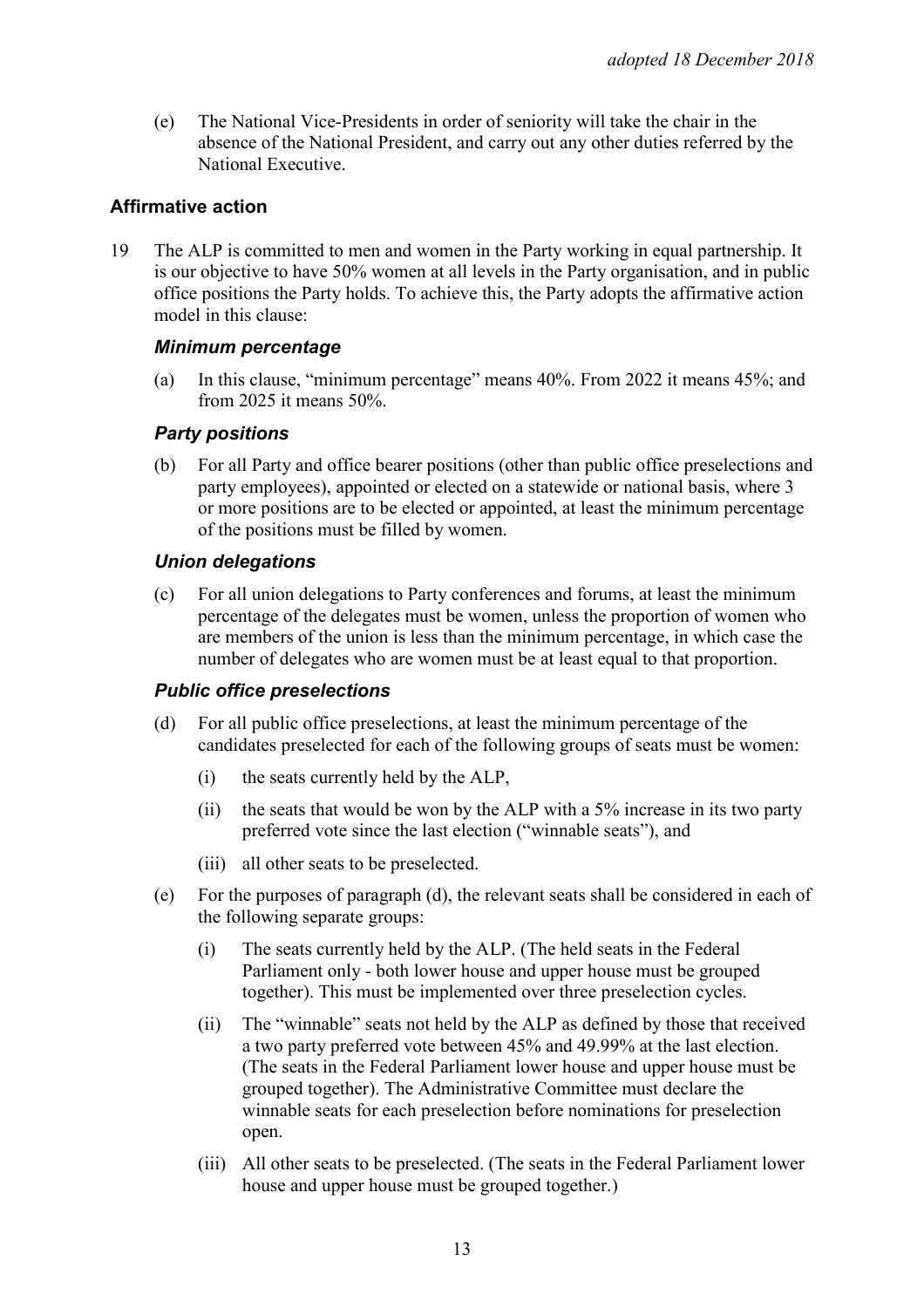- (f) For casual vacancies in the Senate and the House of Representatives, if less than the minimum percentage of the remaining positions are held by women, the vacancy must be filled by a woman.
- (g) If at the close of nominations for a preselection for a group of seats or positions the requirements of paragraphs (d) and (e) cannot not be met, nominations for that group of seats or positions must be reopened.
- (h) If after a ballot for a preselection for a group of seats or positions the requirements of paragraphs (d) and (e) are not met, nominations for that group of seats or positions must be reopened and a fresh ballot (if necessary) conducted.
- (i) In calculating the minimum percentage for the purposes of this clause, a fraction of more than one-half must be rounded up to the next whole number, and a fraction of one-half or less must be rounded down to the next whole number.
- (j) Each state branch is encouraged to implement these clauses in their rules, and following such action, submit to the National Executive for approval immediately after the next state conference of the state branch following the 2015 National Conference.
- (k) Each state branch must no later than 1 November each year provide a report to its Administrative Committee and to the National Executive on the progress of implementation of this clause.
- (l) Without limiting clause 16(f), the National Executive must enforce this clause, and may intervene in any state branch and conduct any preselection in order to ensure that this clause is complied with.

#### **National Labor Women's Network**

#### *Membership*

- 20 (a) (i) There will be a National Labor Women's Network.
	- (ii) Every woman member of the Party is automatically a member of the National Labor Women's Network.
	- (iii) There will be no membership fee at the national level

#### *Role of the NLWN*

- (b) The role of the National Labor Women's Network is:
	- (i) to encourage women to join and participate in the Australian Labor Party;
	- (ii) to increase the numbers of women in the Party;
	- (iii) to maintain and expand e-communication between Labor women;
	- (iv) to devise and promote training programs to improve the skills, confidence and participation of Labor women throughout the ALP;
	- (v) to sponsor and expand the NLWN political work experience program;
	- (vi) to develop and promote women within branches and other structures of the ALP as well as to elected office;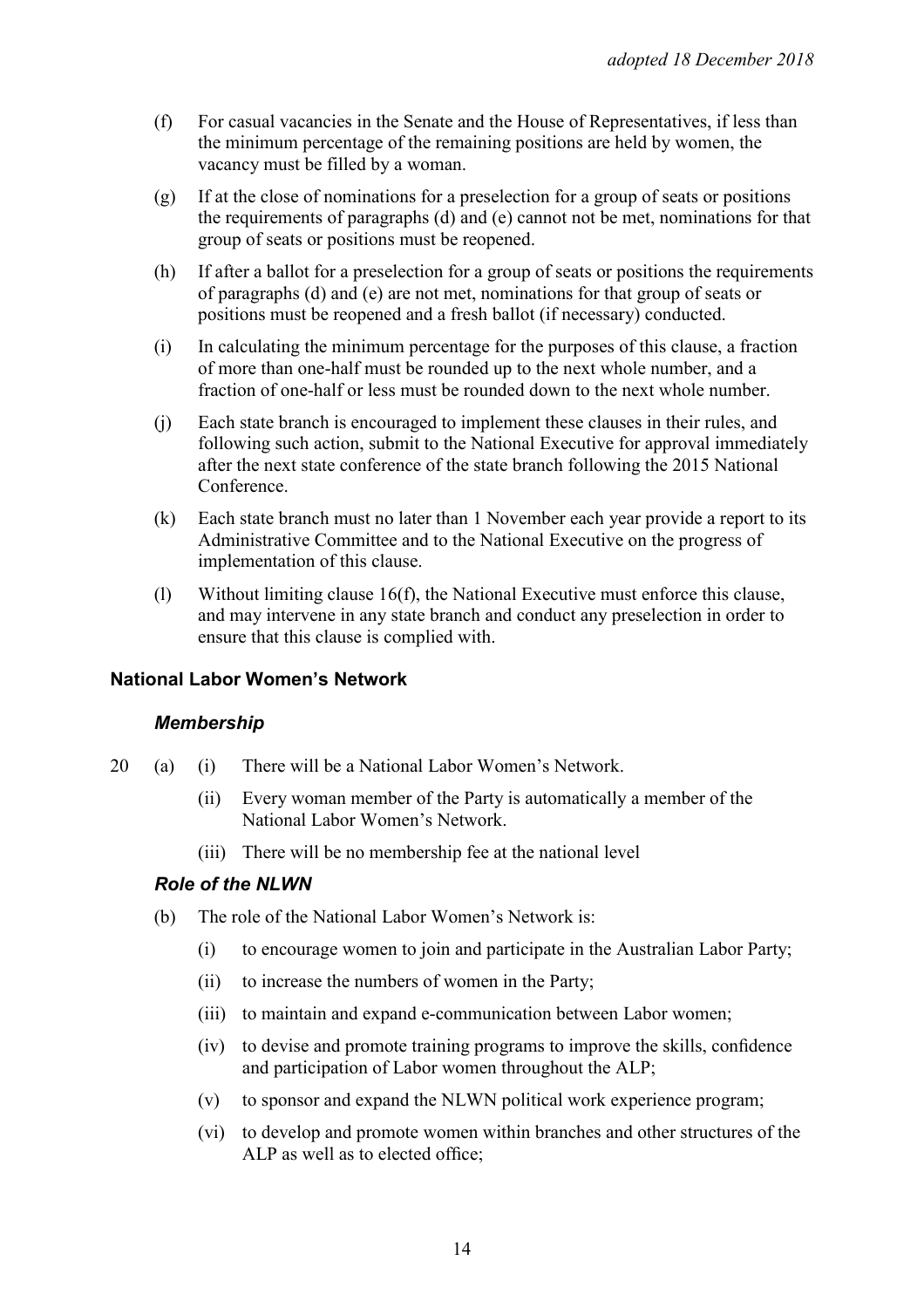- (vii) to organise, in conjunction with the host state, the National Labor Women's Conferences;
- (viii) to administer travel subsidy to the National Labor Women's Conferences;
- (ix) to promote contact between the ALP and women's organisations in the community;
- (x) to assist in the development of policy and ensure women participate in policy making; and
- (xi) to nominate representatives to women's forums, including international women's forums.

#### *NLWN Executive*

- (c) (i) The NLWN Executive will consist of 15 women members of the ALP elected by each triennial National Conference in a single ballot by proportional representation, but so that at least one candidate elected is from each state (in so far as there are nominations from each state).
	- (ii) At its first meeting after each triennial National Conference, the NLWN Executive will elect from its members a Convenor, Deputy Convenor, Secretary and any other officers it thinks appropriate. The Convenor and Deputy Convenor will be elected in a single ballot. The NLWN Executive may fill vacancies in officer positions from its members.
	- (iii) The National Executive may fill vacancies in the membership of the NLWN Executive in accordance with the principles of proportional representation and state representation in clause  $20(c)(i)$ .
	- (iv) Women members of the ALP National Executive and the Federal Minister or Shadow Minister for the Status of Women shall be ex-officio members of the NLWN Executive.
	- (v) Nominees for the NLWN Executive do not have to be delegates to the National Conference at which they are elected.
	- (vi) Members of the NLWN Executive shall be able to nominate their proxy for NLWN Executive meetings.
	- (vii) The NLWN Executive will provide an annual report of its activities to the National Executive, state branches and state women's organisations.
	- (viii) The NLWN Executive will meet monthly by telephone and twice a year, face to face, with travel funded through the National Secretariat.
	- (ix) Accounts and financing will be run through the National Secretariat, within an annual budget, allocated by the National Executive.

#### *State women's groups and interaction*

- (d) (i) The NLWN will co-ordinate contact with state branches of the Labor Women's Network, other Labor women's organisations and women's contact officers.
	- (ii) The NLWN will regularly meet with state representatives of the LWN by telephone conference.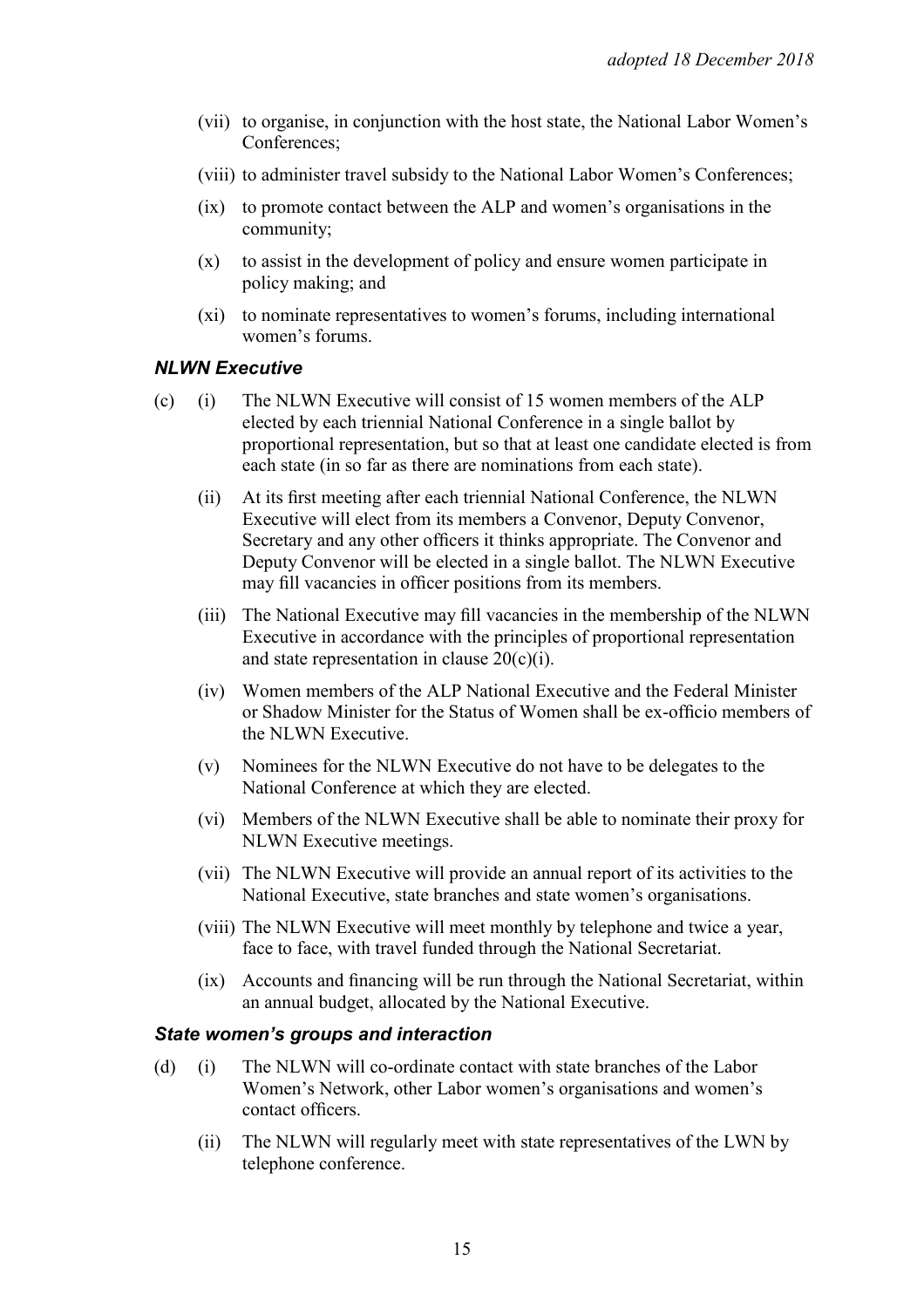- (iii) The structure of state Labor Women's Networks will be determined by each state although uniformity is desirable.
- (iv) The NLWN will continue to develop materials, share programs and information to assist and support state LWNs.
- 21 Where a member of a national body is entitled to appoint a proxy, women members of that body should appoint other women as proxies.

#### **Finance**

- 22 (a) To meet the general expenses of the Party, each state branch shall pay each year, to the National Executive through the National Secretary, a sum representing a rate per thousand adult members, and a rate per thousand pensioner and student/junior members. The total due shall be paid in four quarterly instalments on 1 January, 1 April, 1 July and 1 October. The National Executive shall have the power to fix sustentation fees.
	- (b) In the event of a state branch being six months in arrears in its contributions to the Party, the National Executive may decide that such branch shall not be entitled to be represented at any meeting of the National Executive or National Conference, or be consulted on any question that may be subject to a ballot of state branches, until such arrears are paid.
	- (c) Upon request, state branches shall report financial information to the National Secretary in a standard format determined by the National Executive.
	- (d) The National Executive shall meet the expenses of the National President and National Vice-Presidents attending National Conference and the expenses of any officers associated with any duty being carried out on behalf of the National Executive.
	- (e) Each branch shall pay to the National Executive not later than 31 December of each year the appropriate fee, to be determined by the National Executive, for international affiliations or activities associated therewith.
	- (f) The National Executive shall authorise the National Secretary to negotiate banking facilities on behalf of the National Executive of the Party and determine the manner in which the Party's accounts shall be operated including the signatories to the Party's bank accounts.
	- (g) Fundraising by the Labor Party at state and national levels and by the Labor Party candidates for public office shall be governed by the ALP Code of Conduct for Fundraising in clause 54.
	- (h) All accounts conducted for candidates whether at Commonwealth, state or municipal elections shall include the Australian Labor Party in their title. Furthermore, they shall be controlled by that level of Party organisation with the identical relevant signatories, be audited at the July meeting of such Party organisations and such annual accounts shall be forwarded to the Party state branch for inclusion in the Party's annual account reporting process to the Australian Electoral Commission.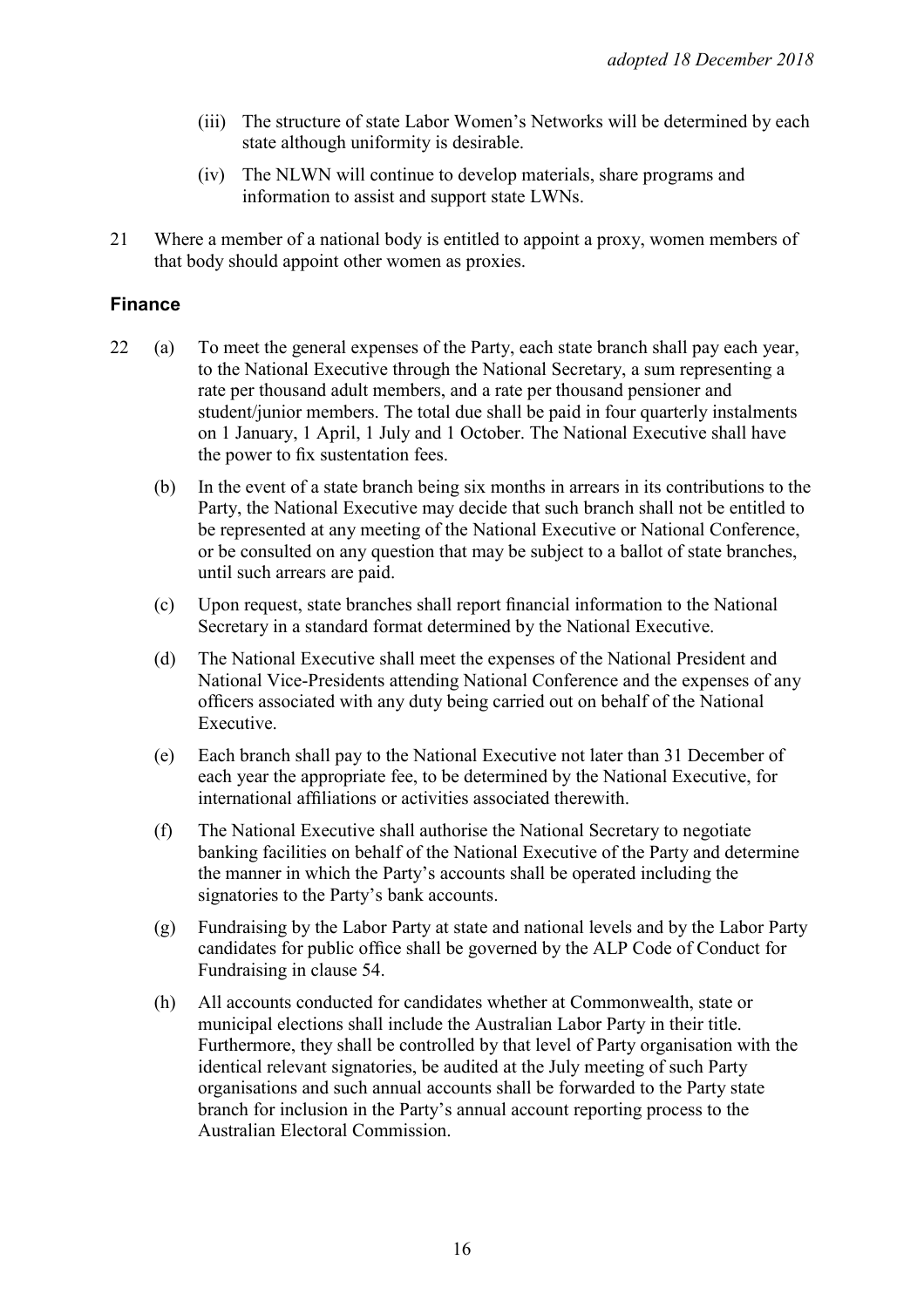# **Policy**

23 Policy at the national and state level shall be determined by the national and state conferences respectively. Such decisions shall be binding on every member and every section of the Party, or of the relevant state branch.

# **National Policy Forum**

#### *Objectives*

- 24 (a) The National Policy Forum has the following objectives:
	- (i) to facilitate policy debate and development amongst the FPLP, Party members and affiliates;
	- (ii) to provide a framework for the partnership between the FPLP and the wider labour movement;
	- (iii) to provide guidance on the causes and aspirations of the modern Labor movement;
	- (iv) to oversee the National Secretariat's policy initiatives;
	- (v) to include Party units, Party members and affiliates in the debate on the direction of the Party;
	- (vi) to maintain the relevance of the national platform by conducting reviews;
	- (vii) to take into account all policy resolutions passed by state conferences;
	- (viii) to undertake long-term planning for the implementation of Labor policy; and
	- (ix) to provide leadership on matters of public concern and interest.

# *Membership*

- (b) The National Policy Forum consists of the following voting members:
	- (i) the National President and Leader of the FPLP, who are co- chairs;
	- (ii) two Deputy Chairs, elected by National Conference;
	- (iii) one Secretary, elected by National Conference;
	- (iv) the National Secretary;
	- (v) two Assistant National Secretaries, appointed by the National Secretary;
	- (vi) the President of Australian Young Labor;
	- (vii) twenty federal members of parliament, including representatives from the Cabinet and Ministry, elected at the beginning of each federal parliamentary term by the FPLP according to the principles of proportional representation ("MPs and Senators");
	- (viii) twenty people who are financial members of an affiliated union and financial Party members, elected every three years by the National Executive according to the principles of proportional representation ("trade union representatives"); and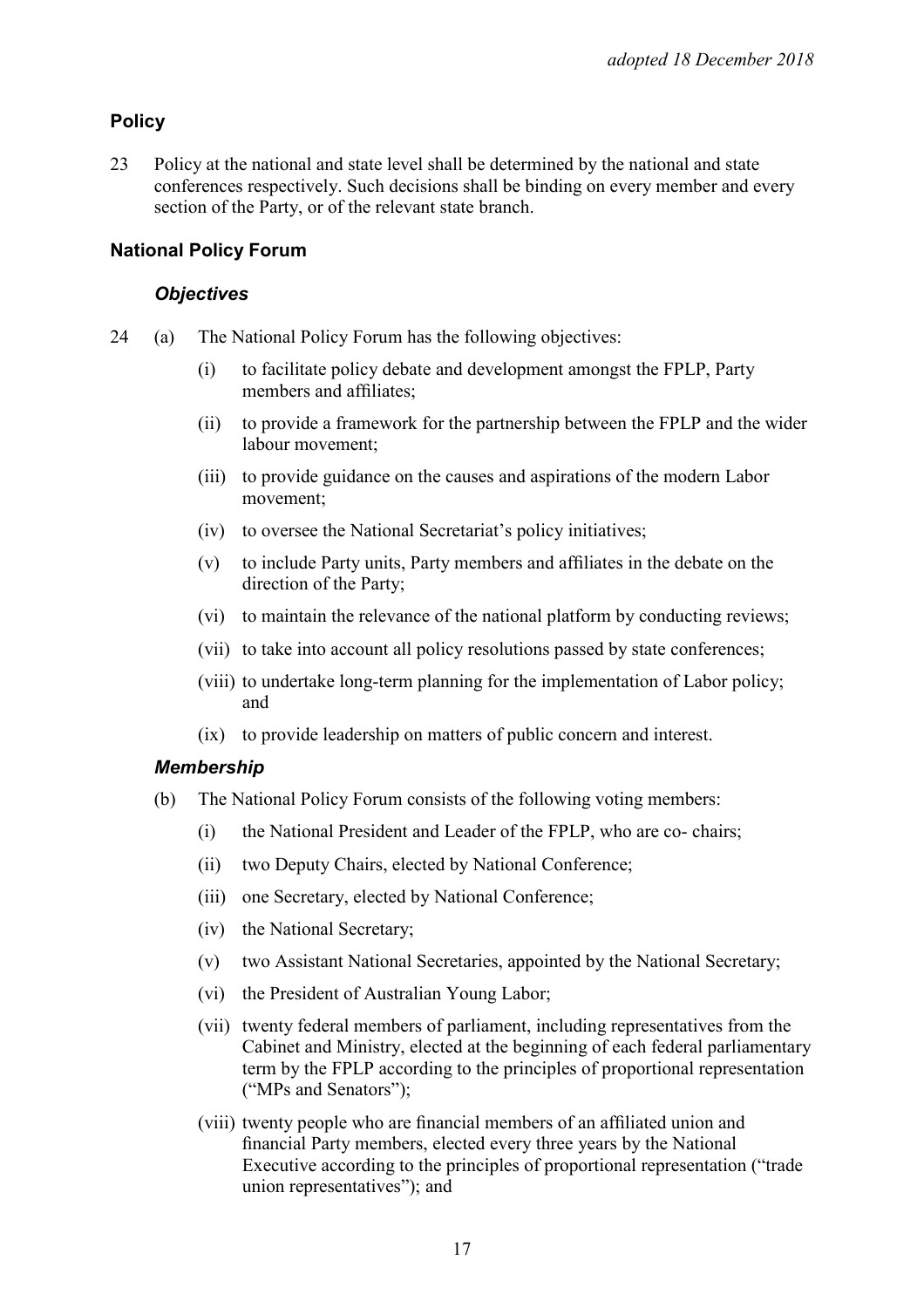- (ix) twenty financial Party members, each of whom is a member of a local branch, elected every three years according to the principles of proportional representation by Party members with one year of continuous financial membership prior to the date of calling for nominations ("rank and file representatives"). The twenty rank and file representatives are to be divided amongst the state branches in the following way:
	- (A) any state that has less than five per cent of House of Representatives electorates is allocated one rank and file representative;
	- (B) any state that has less than ten per cent but greater than or equal to five per cent of House of Representatives electorates is allocated two rank and file representatives; and
	- (C) the remaining rank and file representatives are allocated to the remaining states and territories according to the relative proportion of House of Representatives electorates in those states and territories.
- (c) Only Party members who live in the state for which rank and file representatives are being elected may vote in a ballot to select rank and file representatives for that state.
- (d) Each state branch must determine the ballot method for electing rank and file representatives in its jurisdiction.
- (e) The rank and file representatives for each state must be elected separately, in a single ballot for each state branch.
- (f) The National Policy Forum members elected under paragraphs (b)(vii), (b)(viii) and (b)(ix) must consist of at least 40 per cent women and at least 40 per cent men in accordance with the principles in clause 19. If these requirements are not met, the returning officer must adjust the selection result under paragraph  $(b)(ix)$  to give effect to these requirements.
- (g) State branches may require that at least 40 per cent of their rank and file representatives are enrolled in an electorate that is not "inner metropolitan" as defined by the AEC.
- (h) If there is a tied vote in the National Policy Forum, the Leader of the FPLP has the casting vote.
- (i) The National Policy Forum may co-opt any person as an ex-officio non-voting member of the forum as a whole or a policy commission.

#### *Responsibilities*

- (j) The National Policy Forum is responsible for:
	- (i) keeping our platform relevant by conducting platform reviews;
	- (ii) leading Party debates by forming policy commissions; and
	- (iii) providing advice to the National Conference and National Executive on any matter of policy.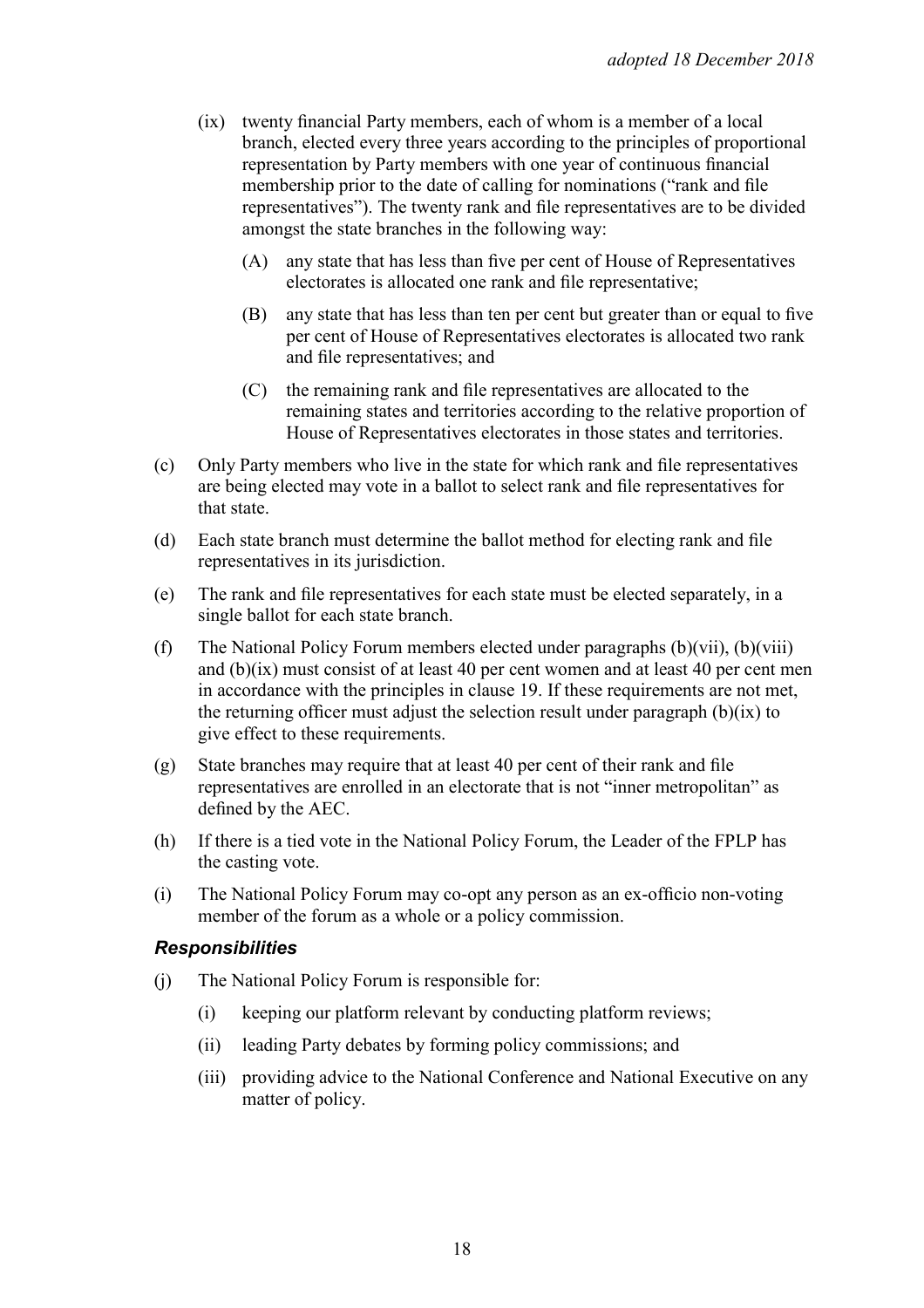- (k) The National Policy Forum must:
	- (i) maintain a quorum of a majority of members in order to meet;
	- (ii) meet at least three times per year;
	- (iii) hold at least one meeting outside a capital city each year; and
	- (iv) decide which of its meetings, or parts of meetings, are open to the wider Party, general public and media.

#### *Platform reviews*

- (l) During each Federal Parliamentary term, the National Policy Forum must undertake a complete review of the national platform, and recommend platform amendments to the National Conference.
- (m) The National Policy Forum must involve caucus committees in any review of the sections of the platform that fall within their policy areas.

#### *Policy commissions*

- (n) The National Policy Forum may at any time form a policy commission to consider matters referred to it by the:
	- (i) Leader of the FPLP, or
	- (ii) National Executive.
- (o) Policy commissions must consist of nine voting members from the National Policy Forum. Three of the members of a policy commission must be MPs or Senators, three must be trade union representatives, and three must be rank and file representatives.
- (p) The members of a policy commission must be elected by a ballot of the whole National Policy Forum.
- (q) A policy commission's membership must satisfy affirmative action requirements. If these requirements are not met, the returning officer must adjust the election result to give effect to these requirements.
- (r) Policy commissions must elect two co-chairs from amongst their nine members. One of the co- chairs must be an MP or Senator, and one must be a rank and file representative.
- (s) The National Policy Forum may appoint other Party members as non-voting members of a policy commission.
- (t) The policy commission may issue a majority and minority report to the National Policy Forum.
- (u) Any report or recommendation of a policy commission must be considered and decided upon by the National Policy Forum before being transmitted to the FPLP and/or the National Conference for approval.

#### *Resources*

(v) The National Secretary may appoint a National Policy Forum Co-ordinator to provide administrative support to the National Policy Forum.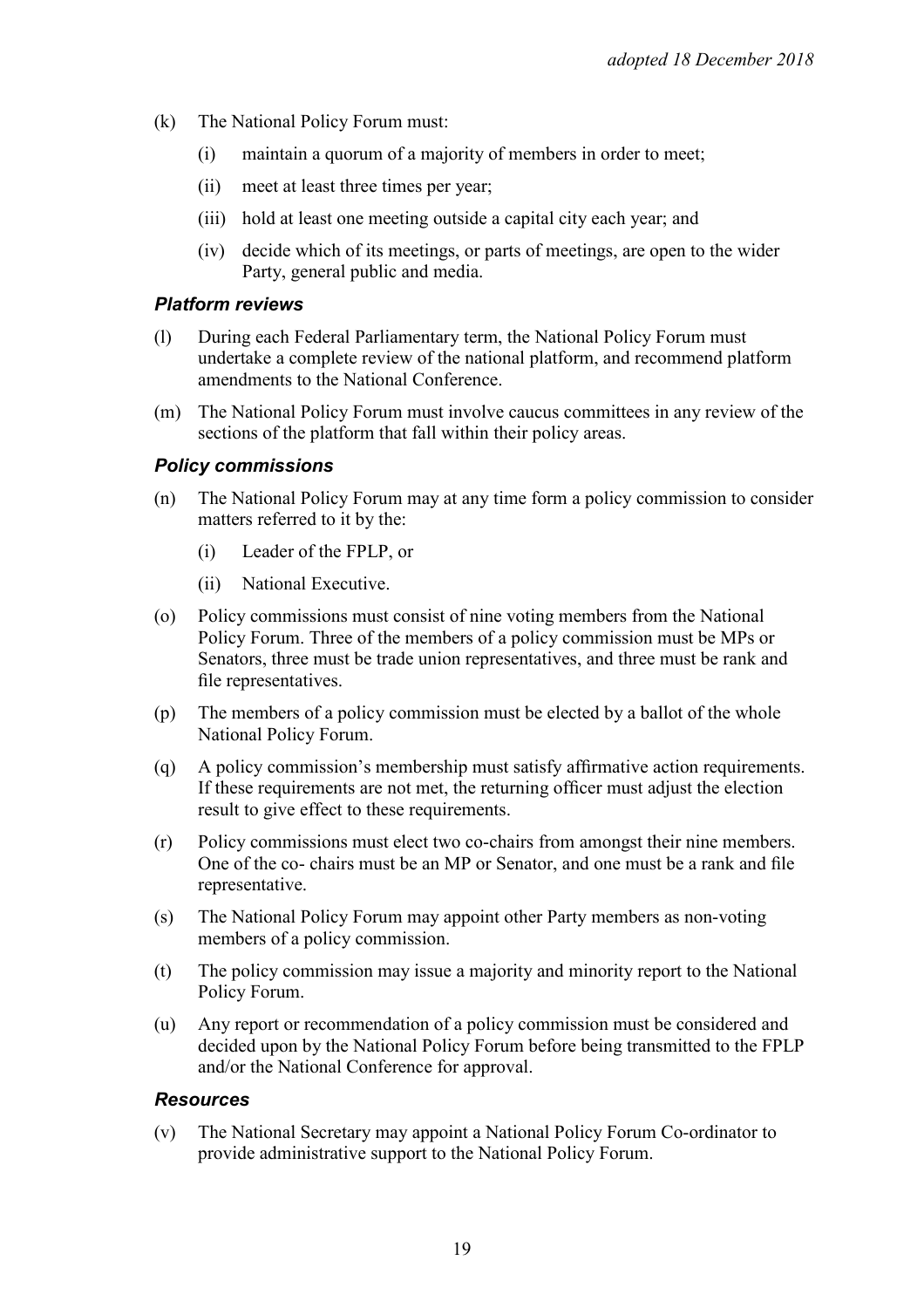- (w) The National Executive must allocate the National Policy Forum a budget each year that includes funding for editorial support. The Secretary of the National Policy Forum must administer the National Policy Forum's budget.
- (x) To the extent that they are applicable, the National Policy Forum must operate according to the standing orders and procedures of the National Conference.
- (y) The National Policy Forum may adopt procedures to assist in fulfilling its objectives and responsibilities, so long as they are not inconsistent with any express provisions of the National Constitution.

#### **Parliamentary Labor Parties**

25 On matters that are not subject to national platform or National Conference or National Executive decisions, or their state equivalents, the majority decision of the relevant Parliamentary Labor Party shall be binding upon all members of the parliament.

## **Federal Parliamentary Labor Party**

- 26 (a) No state branch may direct or discipline members of the FPLP in regard to matters affecting the national platform or policy or upon legislation before the parliament or any matters the subject of consideration by the FPLP.
	- (b) The power of direction, advice and/or guidance is reserved for the National Conference and between conferences, the National Executive.

#### **Federal Parliamentary Leader**

- 27 (a) This clause applies when the rules of the FPLP require the election of the Leader of the FPLP (in this clause, "the Leader") to include a ballot of Party members other than members of the FPLP.
	- (b) The Leader must be elected by:
		- (i) a ballot of eligible Party members, and
		- (ii) a ballot of the members of the FPLP,

where the results of each ballot are given equal weighting and added together.

- (c) In paragraph (b)(i), "eligible Party member":
	- (i) means a financial Party member at the time nominations open who has not subsequently resigned or been expelled; but
	- (ii) does not include members of the FPLP.
- (d) The National Executive must make rules for the conduct of the election, including the ballot under paragraph (b)(i), in consultation with the FPLP.
- (e) The FPLP must make rules for the conduct of the election, including the ballot under paragraph (b)(ii), in consultation with the National Executive.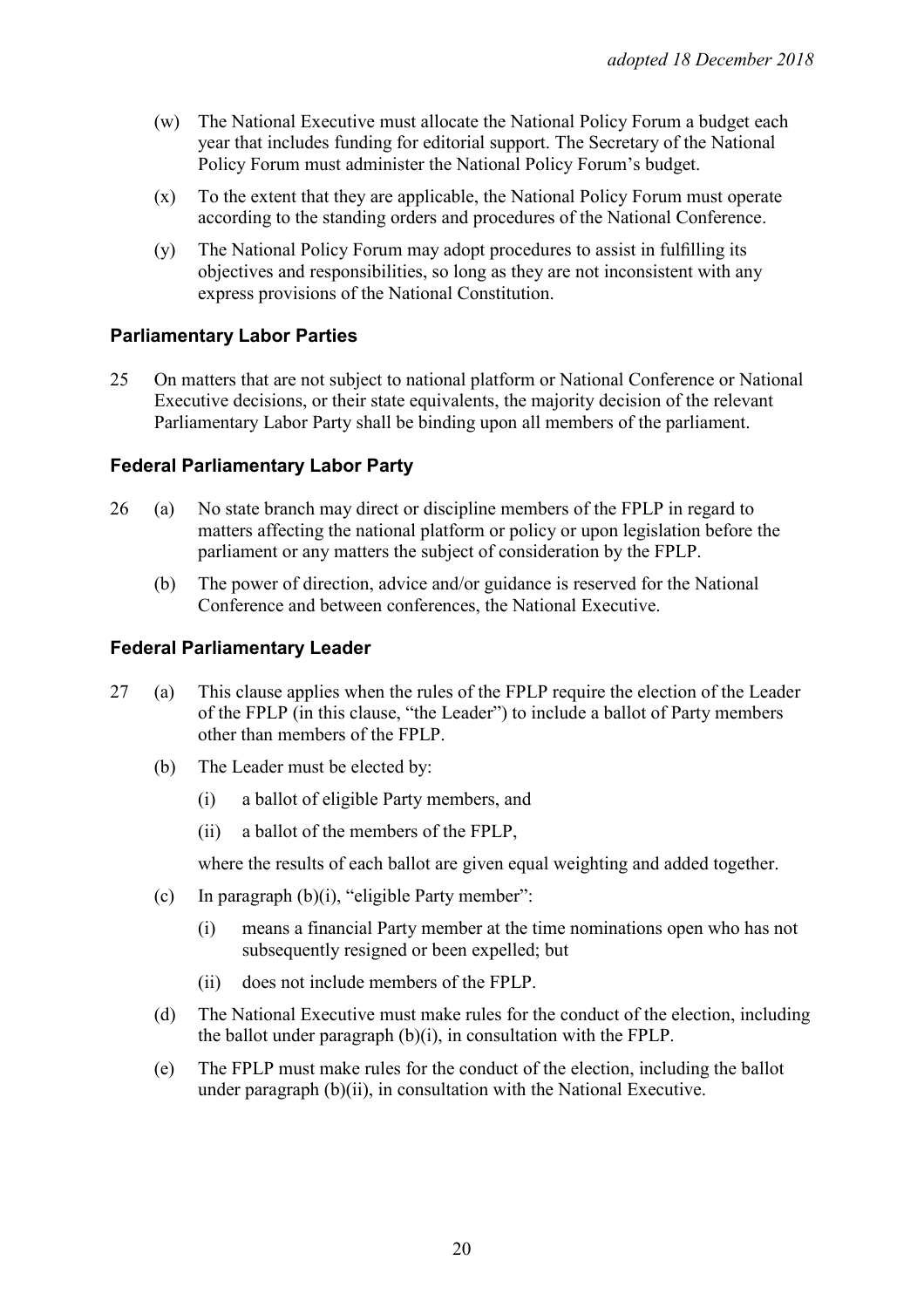#### **National life membership**

- 28 (a) The National Executive can award national life membership of the Australian Labor Party.
	- (b) Nominees for national life membership must be longstanding members of the Party and have provided distinguished service to the Party at a national level.
	- (c) Only the National Executive, state branches, federal electorate bodies and nationally affiliated unions can make nominations for national life membership. Nominations should describe the background and history of service of the nominee particularly their contribution at a national level.
	- (d) Nominations for national life membership must be forwarded to the National Secretary at least one month prior to a meeting of the National Executive.
	- (e) National life membership shall only be awarded with the unanimous support of the National Executive.

## **Australian Labor Advisory Council**

- 29 (a) There will be an Australian Labor Advisory Council (ALAC), consisting of the Leader and senior members of the FPLP, the National President and National Secretary or their nominees, and representatives of the Australian Council of Trade Unions.
	- (b) The role of ALAC will be to provide a formal consultative mechanism between the Party and the union movement.
	- (c) The National Policy Forum must consult with ALAC in relation to Party policy relevant to ALAC's role, and resolutions of ALAC relevant to Party policy must be considered by the National Policy Forum.
	- (d) ALAC must meet at least twice each year, the meetings to be resourced by the National Secretariat.
	- (e) ALAC will include a Campaigns and Growth Forum based on the ACTU model, to connect affiliated unions, the Party and the FPLP into a more meaningful dialogue on shared challenges.

#### **National Appeals Tribunal**

- 30 (a) The National Executive must:
	- (i) at its first meeting after each triennial National Conference; and
	- (ii) whenever there is a vacancy in a position;

by a three-quarters majority of all voting members appoint three persons to form the panel for the National Appeals Tribunal.

- (b) A member of the panel may only be removed by a three-quarters majority of all voting members of the National Executive.
- (c) In respect of each appeal, the Tribunal is constituted by a member of the panel determined by lot under the supervision of the National Secretary.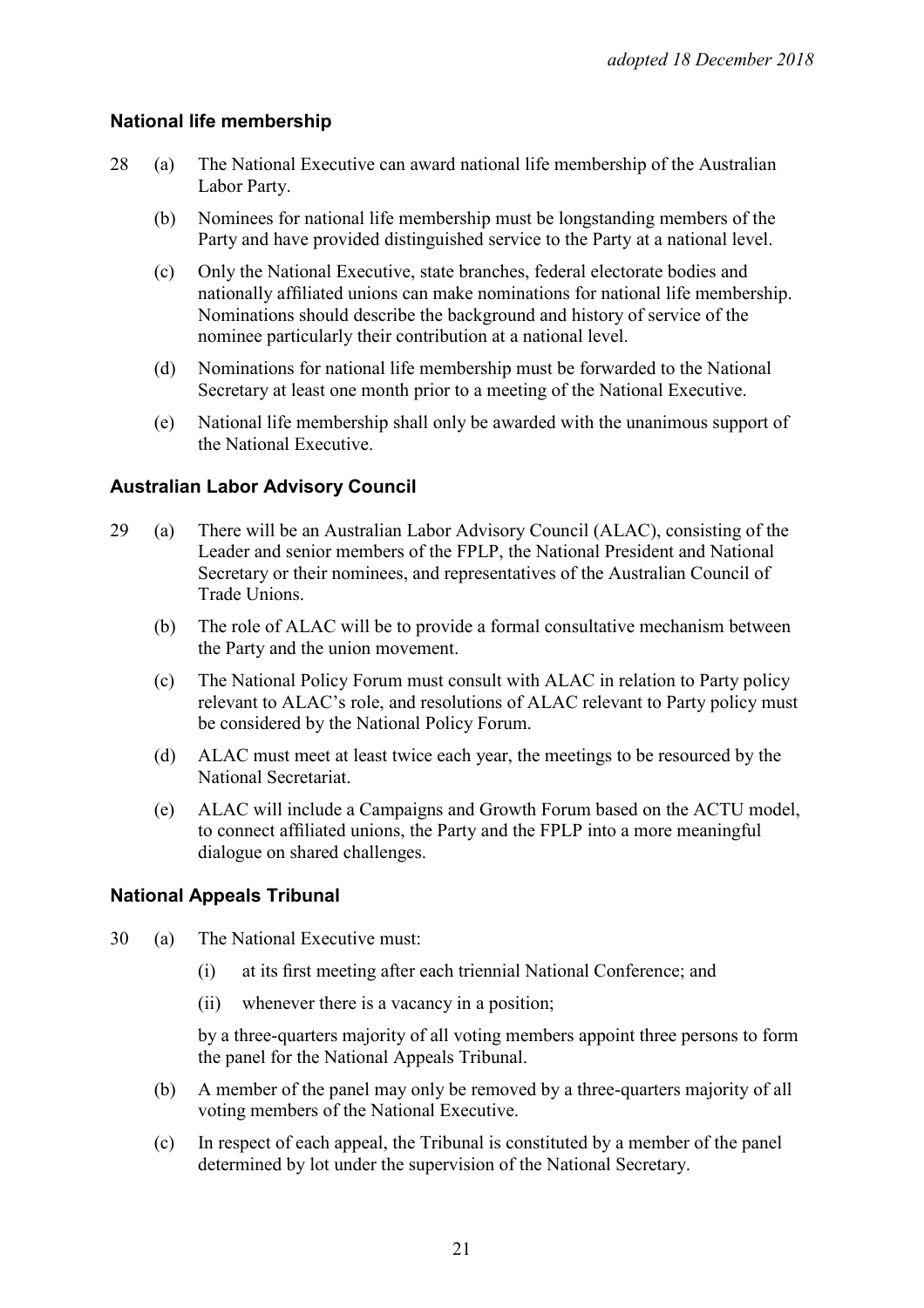- (d) The Tribunal is responsible on behalf of the National Executive for hearing all appeals by members, affiliated unions and constituent units of the Party that relate to:
	- (i) compliance with the National Constitution; or
	- (ii) enforcement of the rights and obligations of members, affiliated unions and constituent units under the National Constitution;

and making recommendations to the National Executive in relation to those appeals.

- (e) No appeal may be heard by the Tribunal until all practicable avenues of appeal have been exhausted under the rules of the relevant state branch.
- (f) The Tribunal must:
	- (i) comply with the rules of procedural fairness in conducting hearings;
	- (ii) (subject to subparagraph (i)) conduct its hearings as expeditiously as possible; and
	- (iii) give the National Executive and all parties to the appeal written reasons for its recommendations.
- (g) The National Executive:
	- (i) must promptly consider all recommendations of the Tribunal; and
	- (ii) may make any decision in relation to the appeal it thinks fit.
- (h) The Tribunal:
	- (i) must prescribe guidelines for the conduct of appeals, including the granting of leave by the Tribunal to hear appeals; and
	- (ii) may otherwise regulate its own procedure;

subject to the National Constitution and any direction of the National Executive.

(i) The powers of the National Executive under this clause are in addition to, and not in derogation from, those contained in clause 16(d).

#### **PART D – NATIONAL PRINCIPLES OF ORGANISATION**

#### **Status of National Principles of Organisation**

31 The National Principles of Organisation in this part are those provisions of the National Constitution intended to be binding specifically on state branches and implemented through their rules.

#### **Election of delegates to National Conference**

32 (a) State branch delegates to National Conference (including proxy delegates) must be elected in accordance with the rules of that state branch, subject to clause 15.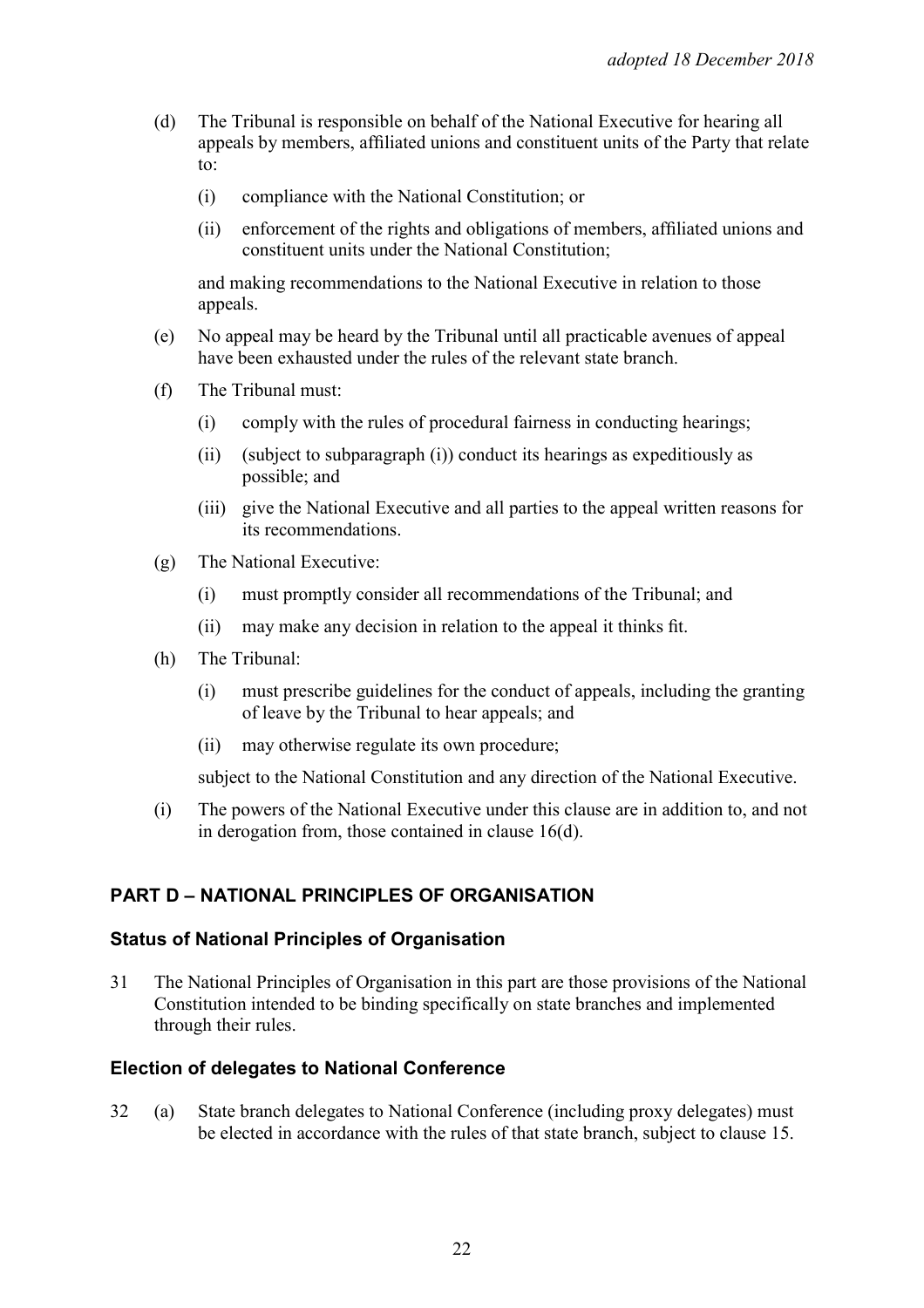- (b) The delegates from each state must include:
	- (i) a number of delegates directly elected by the financial members of the state branch that is at least equal to the number of House of Representative electorates in that state as at the previous 31 December; and
	- (ii) delegates from outside metropolitan areas.

#### **Composition of state conferences**

33 In all states the state conference shall comprise 50 per cent union representatives and 50 per cent constituency Party representatives. (This shall not bind territory branches until the proportion of unions affiliated is equivalent to that in the states. This principle shall apply to all state level Party units comprising direct representatives of unions and constituency units.)

#### **Membership**

- 34 (a) Membership of the ALP is open to all residents of Australia who are prepared to accept its objectives and who have associations with no other political party or proscribed organisation. This right to join shall not be impaired other than in circumstances in which it can be demonstrated clearly that an individual cannot meet the requirement outlined above.
	- (b) Members of the Party are encouraged to be members of a union or to employ union labour. However, state branch rules must not require members of the Party to be members of a union or to employ union labour.
	- (c) To further encourage union members to join the Party, state branches should offer discounts in membership subscriptions for members of affiliated unions.

#### **Membership recruitment**

- 35 (a) It is an abuse of Party rules for an individual or group/s to fund Party membership for other individuals or groups of individuals who would otherwise be unwilling to pay their own subscriptions.
	- (b) It is an abuse of Party rules for an individual or group/s to encourage reduced-rate membership to people that may not be eligible for that category of membership.
	- (c) It is an abuse of Party rules for an individual or group/s to recruit members who do not live at the claimed addresses in an attempt to gain advantage at local Party meetings or the outcome of Party ballots.
	- (d) It is a requirement of Party rules that members either correctly enrol with the Australian Electoral Commission to vote in a federal election at their stated address, or not be eligible to do so because they are under 18 years of age or not an Australian citizen. If members are enrolled to vote, and they join a branch, subbranch or other party body that has specific geographic coverage under state branch rules, they must do so using the address at which they are enrolled to vote.
	- (e) Applicants must personally apply for membership by:
		- (i) signing their own membership application and organising to post the form back to the state branch office with the membership fee;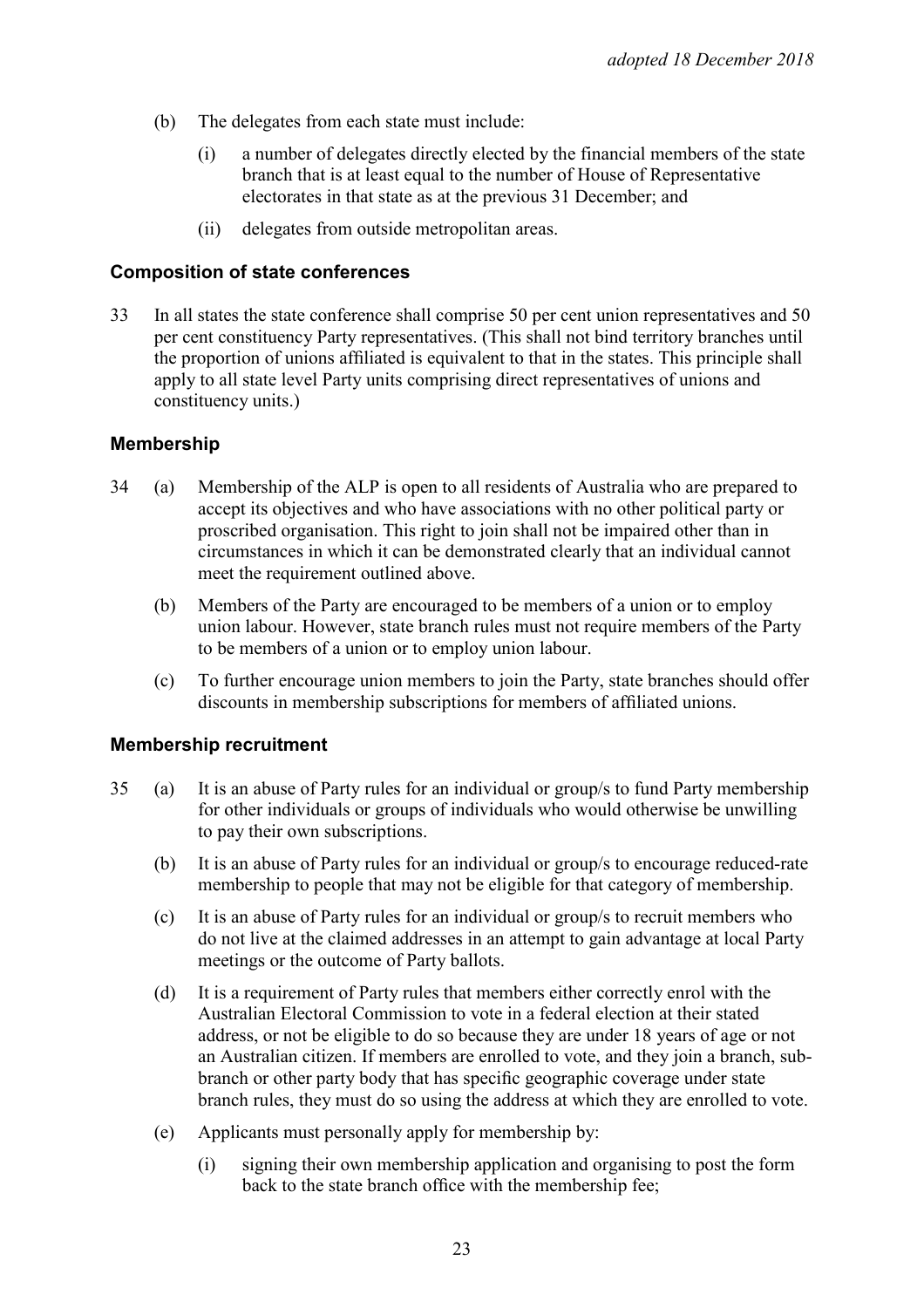- (ii) signing their own membership application and personally attending the state branch office to submit the application and pay the membership fee;
- (iii) if their state branch rules currently permit, signing their own membership application and arranging a person to attend the state branch office on their behalf to submit the application and their membership fee (identification is necessary);
- (iv) completing an application form online and paying their membership fee by electronic funds transfer from their personal account, or with their personal credit card; or
- (v) if their state branch rules permit, personally attending their local branch meeting and paying their membership fee to the Secretary during the meeting. The money must be receipted to the member and the member's attendance recorded in any attendance book. The Secretary must forward the money to the state branch office along with the signed application form.
- (f) Members must personally renew their membership by:
	- (i) any of the means in paragraph (e);
	- (ii) by phone using their personal credit card; or
	- (iii) by signing a standing authority for the renewal of their membership and payment of their membership fees by electronic funds transfer from their personal account, or with their personal credit card.
- (g) Notwithstanding paragraph (f), a person's membership may also be renewed by a family member resident in the same household.
- (h) Members who apply for membership by completing an application form online must not receive voting rights in any election unless:
	- (i) they vote in person, with proof of address and photo ID;
	- (ii) they comply with the maximum possible relevant state eligibility requirement for "length of membership", in order to give effect to the principle that no member who applies online may receive voting rights for any election in a shorter period than any member who applies through a local branch; or
	- (iii) they comply with the relevant state eligibility requirement for "branch attendance" if the election is for Party Conference delegates or candidates for public office.
- (i) In order to prevent the "bulk renewal" of other members, the National Executive must prescribe membership application and renewal forms for use by all state branches that:
	- (i) require the signature of the applicant or member authorising the application or renewal; and
	- (ii) contain a declaration by any applicant or member paying a reduced-rate subscription that they are entitled to that reduced rate. The declaration must also indicate the basis on which the member is claiming this entitlement. State branches may also set standard requirements of evidence to be met by members claiming this entitlement.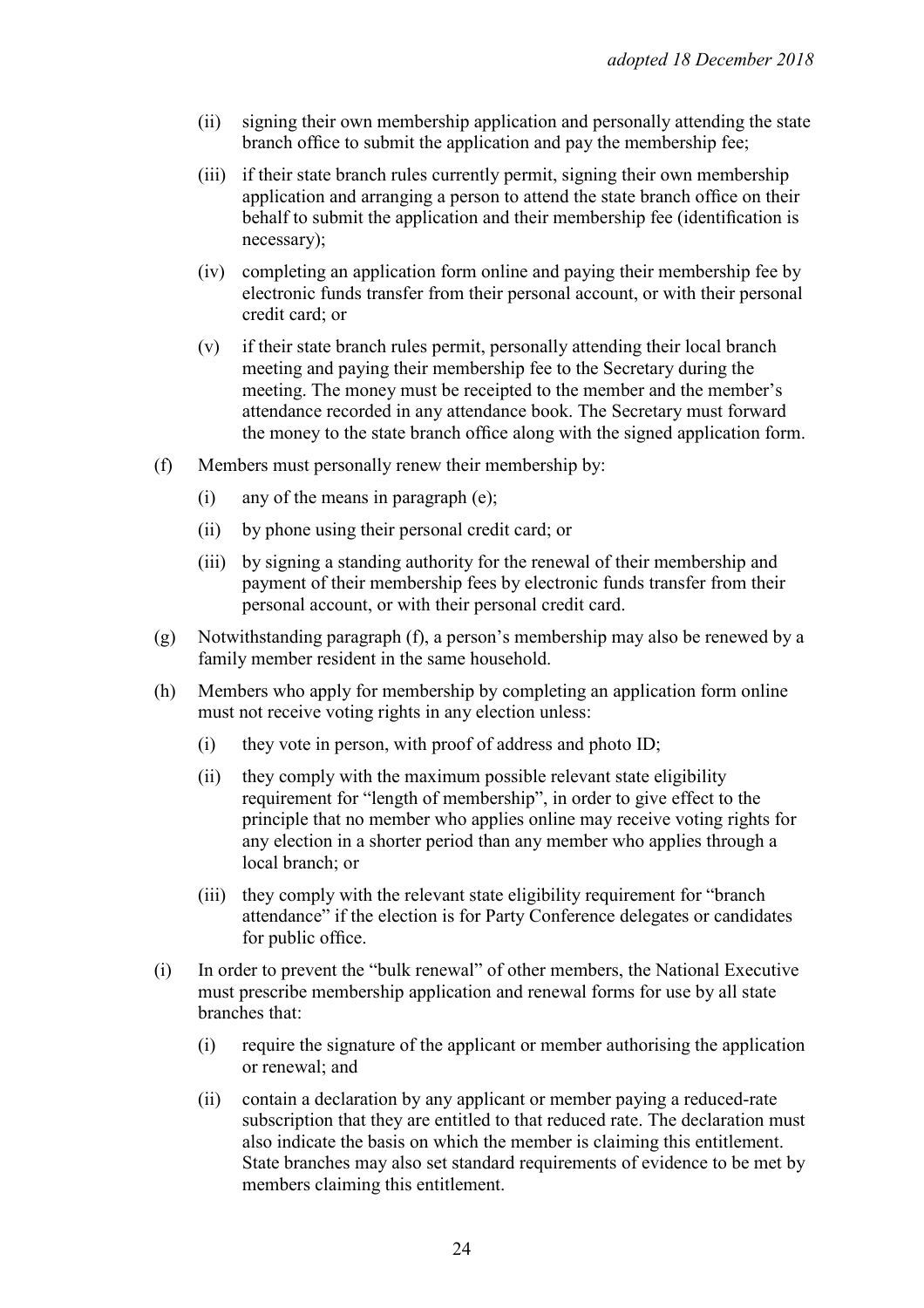- (j) All state branches must implement an appropriate cap or limitation/review procedure relating to the number of members that may validly apply to join the ALP at a local branch or sub- branch meeting. Members who seek to transfer into a branch or sub-branch shall be included/counted for the purposes of determining the number of members to which the cap or limitation applies.
- (k) Involvement in such abuses will be considered as behaviour likely to bring the Party into disrepute and will result in disciplinary action which may include expulsion under the rules of the Party.
- (l) All state branch rules must, where necessary, establish a tribunal to effectively resolve disputes concerning membership. All state dispute tribunals will operate according to due process and according to the national membership principles and rules.
- (m) All state branch rules must contain a procedure that permits a decision to admit a person as a Party member to be reviewed, where there is an allegation that the person was ineligible to become a Party member.
- (n) All state branch rules must permit 50 members or 25 per cent of the members in a federal electorate, whichever is the lesser, to petition the Administrative Committee or state Executive to investigate any allegations of breaches of this rule in that electorate.
- (o) In order to ensure that this clause is given effect, the state branches of ALP be required to amend, where necessary, their rules to reflect this clause. Such amended rules will be presented to the National Executive no later than 1 November 2003.
- (p) The National Executive must continue:
	- (i) to monitor and enforce compliance with this clause; and
	- (ii) to review the operation of this clause to ensure the integrity of the Party's membership processes.
- (q) All states branches must provide to the National Executive a complete current branch membership list by no later than 31 July of each year.

#### **Members' rights**

- 36 The following are to be established as minimum standards:
	- (a) The process of joining the Party shall be simplified and all unnecessary impediments to that process shall be removed from state branch rules.
	- (b) Subject to any attendance requirements in the state or territory, full membership rights in all states and territories shall begin to accrue in accordance with the relevant state requirements and those rights shall accumulate, to a maximum, following two years consecutive membership. These rights include: being eligible for preselection; standing and voting for or standing on, the various Party bodies and executives.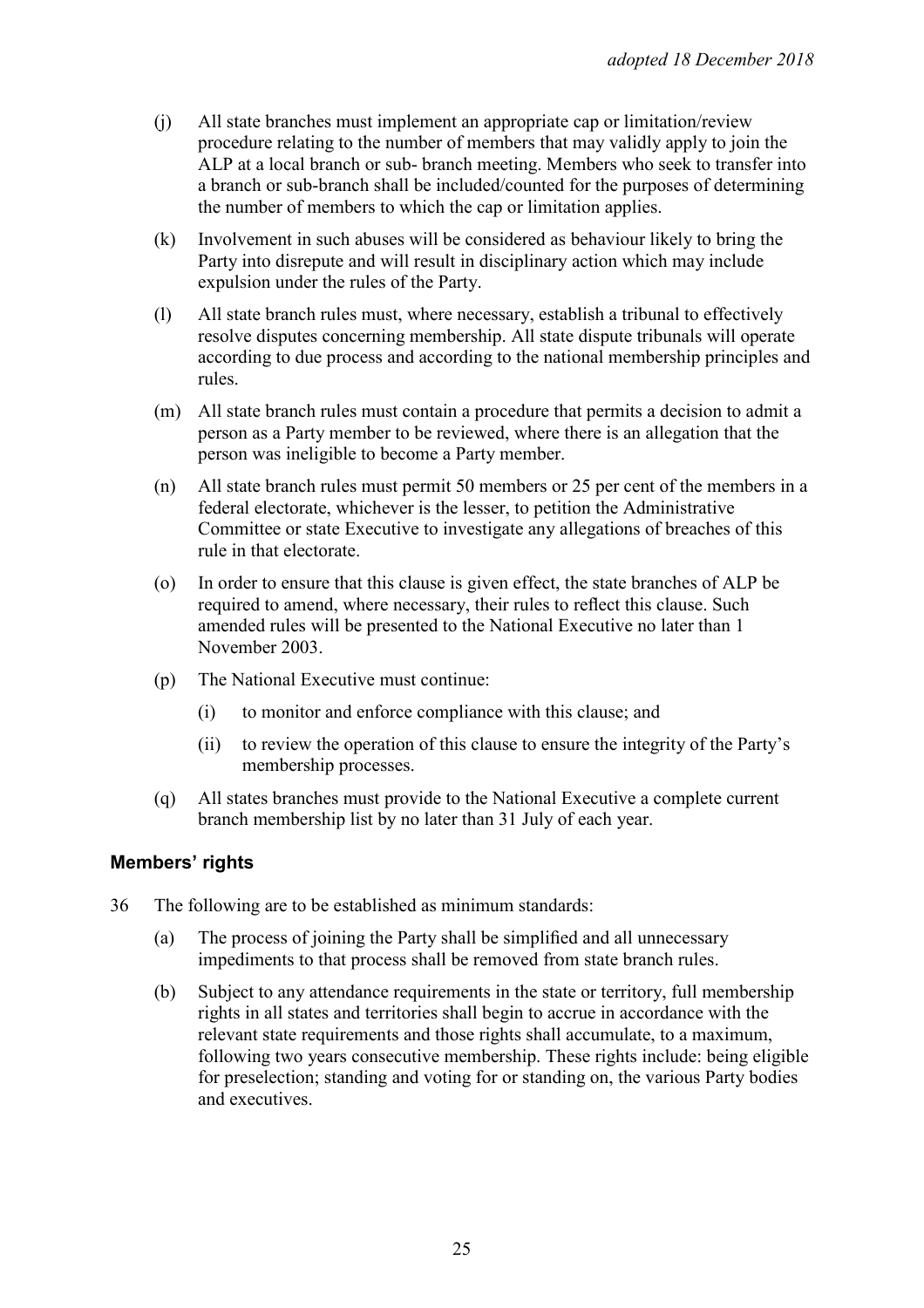(c) Each state branch must adopt rules that establish an appeals process in relation to compliance with and enforcement of branch rules by members, affiliated unions and constituent units of the branch, such rules to be submitted to the National Executive for approval by 1 November 2003. The appeals process must include compliance with the rules of procedural fairness, expedited hearings and written reasons for decision.

# **Affiliation of unions**

- 37 (a) All bona fide unions shall have the right to affiliate to the ALP. This right to affiliate shall not be impaired unless it can be demonstrated clearly that the relevant organisation is not a bona fide union or that the organisation has engaged in conduct that renders it unsuitable to be affiliated.
	- (b) For the purposes of calculating union delegation sizes and affiliation fees, the number of members of each affiliated union must be determined each year by an independent audit by a registered auditor of:
		- (i) the number of members eligible to vote in a ballot for an office in that union at 30 June as conducted by the appropriate Electoral Commission/s, and
		- (ii) the number of members identified in subparagraph (i) for whom the union received an amount of dues in relation to the period between 1 April and 30 June inclusive for that year.
	- (c) Each affiliated union must by 4.00 pm on the last Friday in February each year provide to the state branch in a sealed envelope:
		- (i) the independent audit report for the previous year, and
		- (ii) advice on the number of members that union will affiliate on for the current year,

and all such sealed envelopes must be opened at the same time in the presence of scrutineers appointed by affiliated unions.

- (d) Union delegation sizes must be based on the three year rolling average of that union's affiliation for the current and two preceding years (except that affiliation figures before 2002 must not be used to determine a union's rolling average).
- (e) Each state branch (other than the Queensland Branch) must amend its rules to implement paragraphs  $(b)$ –(d) in accordance with the model adopted by the National Executive for the Queensland Branch on 12 April 2002.

#### **Union delegations**

38 Subject to clause 19(c), it shall be the right of each union to determine the criteria and procedures for selection of its delegates, subject to those delegates being financial members of that union and of the Party.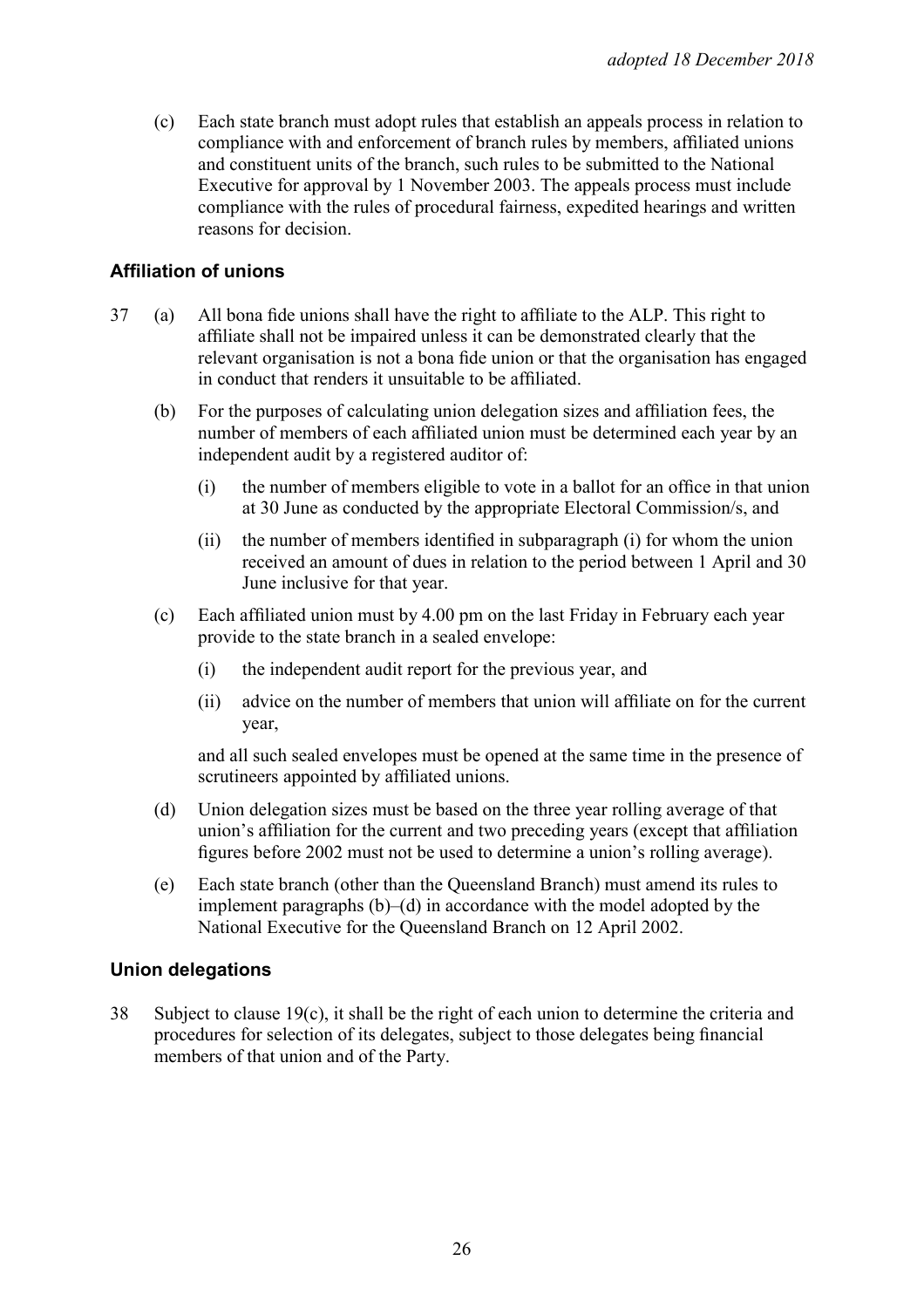# **State Labor Advisory Councils**

- 39 (a) In each state there will be a Labor Advisory Council (LAC), consisting of the Leader and senior members of the state Parliamentary Labor Party (SPLP), the state President and Secretary or their nominees, and representatives of the Trades and Labour Council or equivalent body in that state.
	- (b) The role of the LAC will be to provide a formal consultative mechanism between the Party and the union movement in that state.
	- (c) The LAC will include a Campaigns and Growth Forum based on the ACTU model, to connect affiliated unions, the Party and the SPLP into a more meaningful dialogue on shared challenges.

#### **Preselections**

- 40 (a) Any member who meets the membership eligibility requirements shall be entitled to participate in voting for a candidate in any preselection covered by the applicable boundaries within which they reside, subject to paragraph (c).
	- (b) The only residential boundaries that can affect that right are those devised by either federal, state or municipal electoral commissions. That is, the entitlement is guaranteed by the publicly known and independently drawn boundaries of respective electoral commissions. Therefore, if you live within the respective electorate and meet other criteria within the rules you are eligible to vote in the preselection.
	- (c) To ensure the integrity of preselection ballots, no member shall receive a vote in any preselection unless that member is correctly enrolled with the Australian Electoral Commission to vote in a federal election. The member's address for the purposes of preselection will be their enrolled address.

#### **Community preselections**

- 41 (a) Despite clause 40, state branches may preselect lower house candidates by community preselection ballots in accordance with their rules, subject to paragraphs  $(b)$ – $(d)$ .
	- (b) Voters in community preselection ballots must be:
		- (i) financial Party members, or
		- (ii) electors who are correctly enrolled to vote in that electorate.
	- (c) Electors who wish to vote in a community preselection ballot must first sign a declaration stating that they are:
		- (i) a Labor supporter, and
		- (ii) not a member of another political party or one of its affiliated organisations.
	- (d) Clause 19 applies to community preselections in the same way as other public office preselections.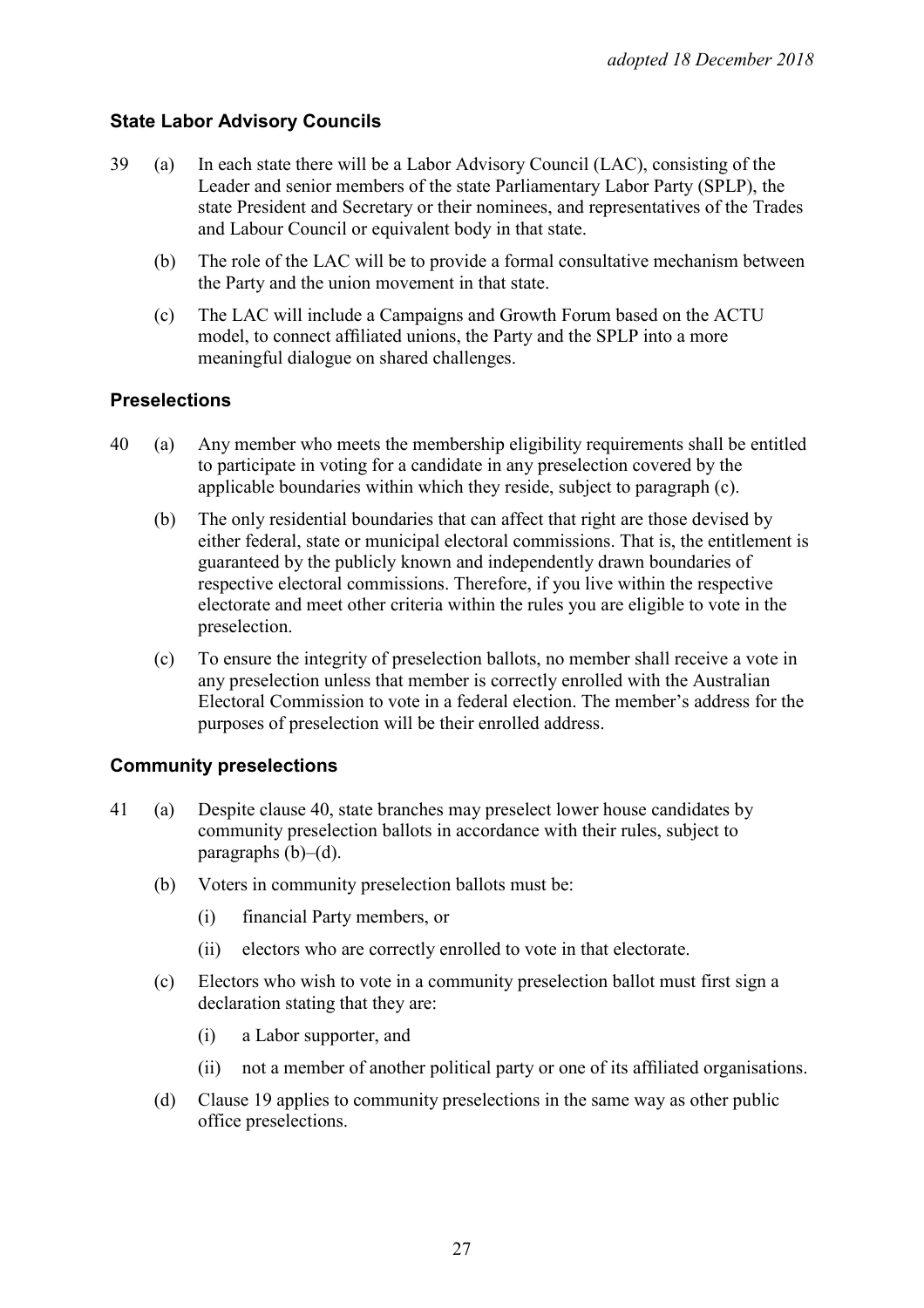# **Country Labor**

42 Each state branch may establish a Country Labor group comprising those Party members in country electorates.

#### **National membership system**

43 The National Executive may make guidelines for a national membership system (including a uniform fee structure), to which state branches may opt in.

# **Affirmative action**

44 The chair or convenor of each state Labor Women's Network or equivalent body should be at least an *ex officio* member of that state's Administrative Committee. If there are 2 co-chairs or co-convenors, each should also be at least *ex officio* members.

## **Implementation of National Principles of Organisation**

45 The National Executive will monitor the implementation of these National Principles of Organisation in consultation with the state branches. These principles will apply equally to all state branches unless otherwise stated.

## **State branch rule changes**

- 46 All state branch rules must be revised in accordance with these National Principles of Organisation as amended at the National Conference held in December 2011, and be submitted to the National Executive for endorsement no later than 31 December 2013.
- 47 Pursuant to clause 16(d), the National Executive is empowered to amend the rules of any state branch as required to implement the National Principles of Organisation.

# **PART E – REGISTER OF CONFERENCE DECISIONS**

#### **Members initiating legal proceedings (decision of the 1955 Conference)**

48 This Conference resolves that as a general principle it cannot concede the right of any member of the Party to initiate legal proceedings for the purpose of establishing the constitutional behaviour of the Labor Movement. We emphasise that, with a few isolated exceptions, the history of our Party discloses we have functioned on a basis of complete determination in accordance with our own rules and our own interpretation of them. We insist we must continue to create our own procedures, taking care of our own business without the introduction of lawyers and law courts.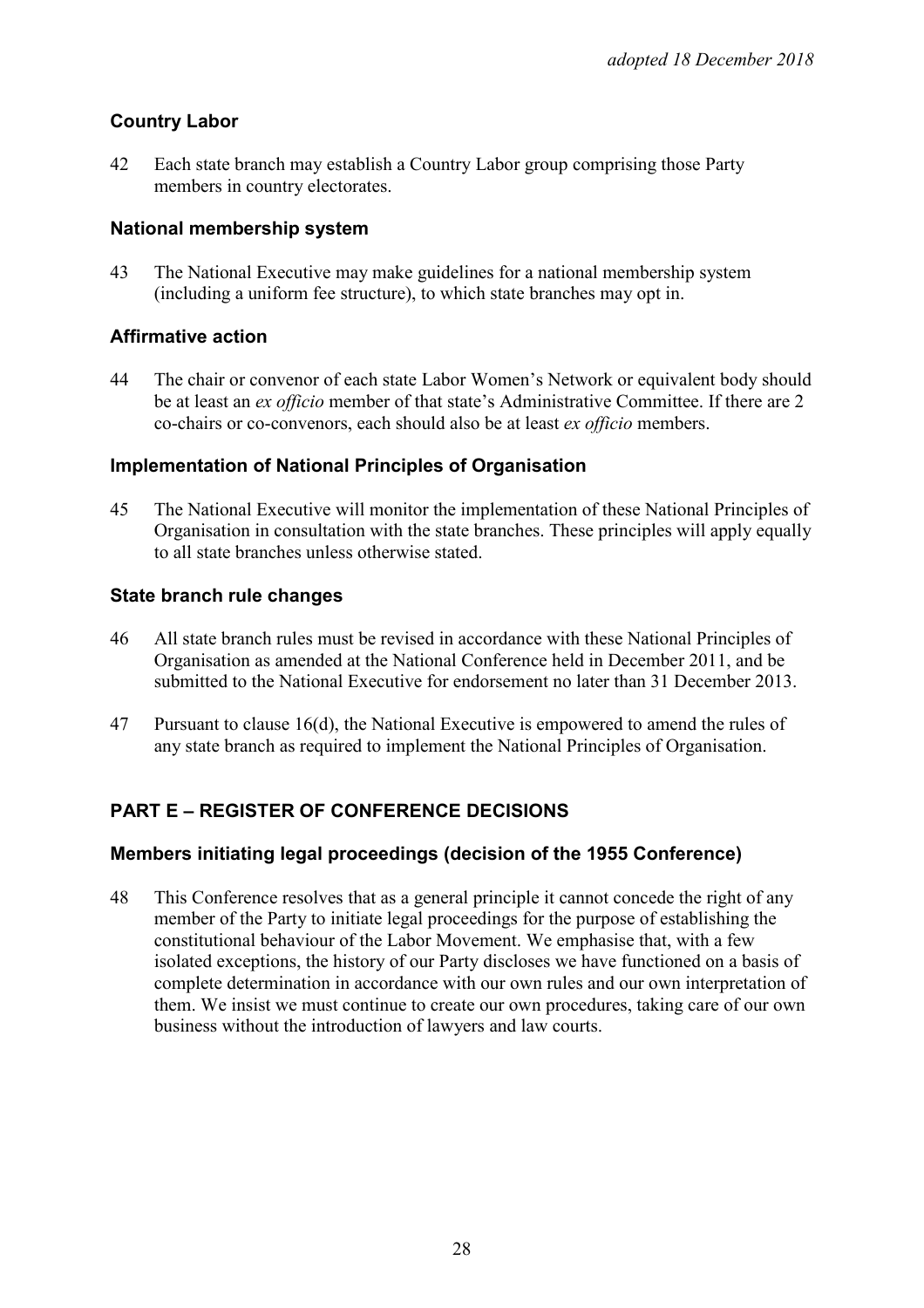## **Union elections (decision of the 1963 Conference)**

49 Conference believes that industrial legislation should provide for trade unions to properly determine their own internal policies in accordance with their rules and constitutions and deplores interference in trade unions activities by any government, outside individuals or organisations. Conference accordingly calls upon all trade unionists to refrain from interference in the internal affairs of another trade union.

#### **Grievance procedures (decision of the 1979 Conference)**

50 Conference believes that the procedures of the Party at state and national level provide adequate opportunity for people who are dissatisfied to seek redress of grievance and calls upon all members of the Party in respect of matters in dispute to refrain from making comment outside the Party.

#### **Affirmative action (decision of the 1981 Conference)**

- 51 (a) That all Party publications and Party ballot papers be given an indication of sex by use of given names.
	- (b) That it be the policy of the ALP to investigate, instigate, and fund the provision of childcare facilities at all conferences and large assembly meetings of the Party.
	- (c) That it be the policy of the ALP that all Party literature and publications should be free of sexist terms and sexist overtones; similarly all Party conferences, meetings etc. should be free of sexist comments, terms and overtones of any kind and all officers, MPs and members of the Party should be advised accordingly.
	- (d) (i) Conference notes the enormous progress that has been made since 2002 towards achieving the targets in clause 19.
		- (ii) Conference is of the view that the final attainment of the targets in clause 19 needs to be balanced with the desirability of not interfering in the preselection of sitting MPs.
		- (iii) Conference recognises this is a complex issue, which requires detailed consideration by both the National Executive and the National Labor Women's Network.
		- (iv) Accordingly, Conference directs the National Executive and the NLWN Executive to establish a joint working group to report back to National Conference on the most appropriate mechanism for implementing the view Conference has expressed in subparagraph (ii).

#### **Abortion (decision of the 1984 Conference)**

52 Conference resolves that the matter of abortion can be freely debated at any state or federal forum of the Australian Labor Party, but any decision reached is not binding on any member of the Party.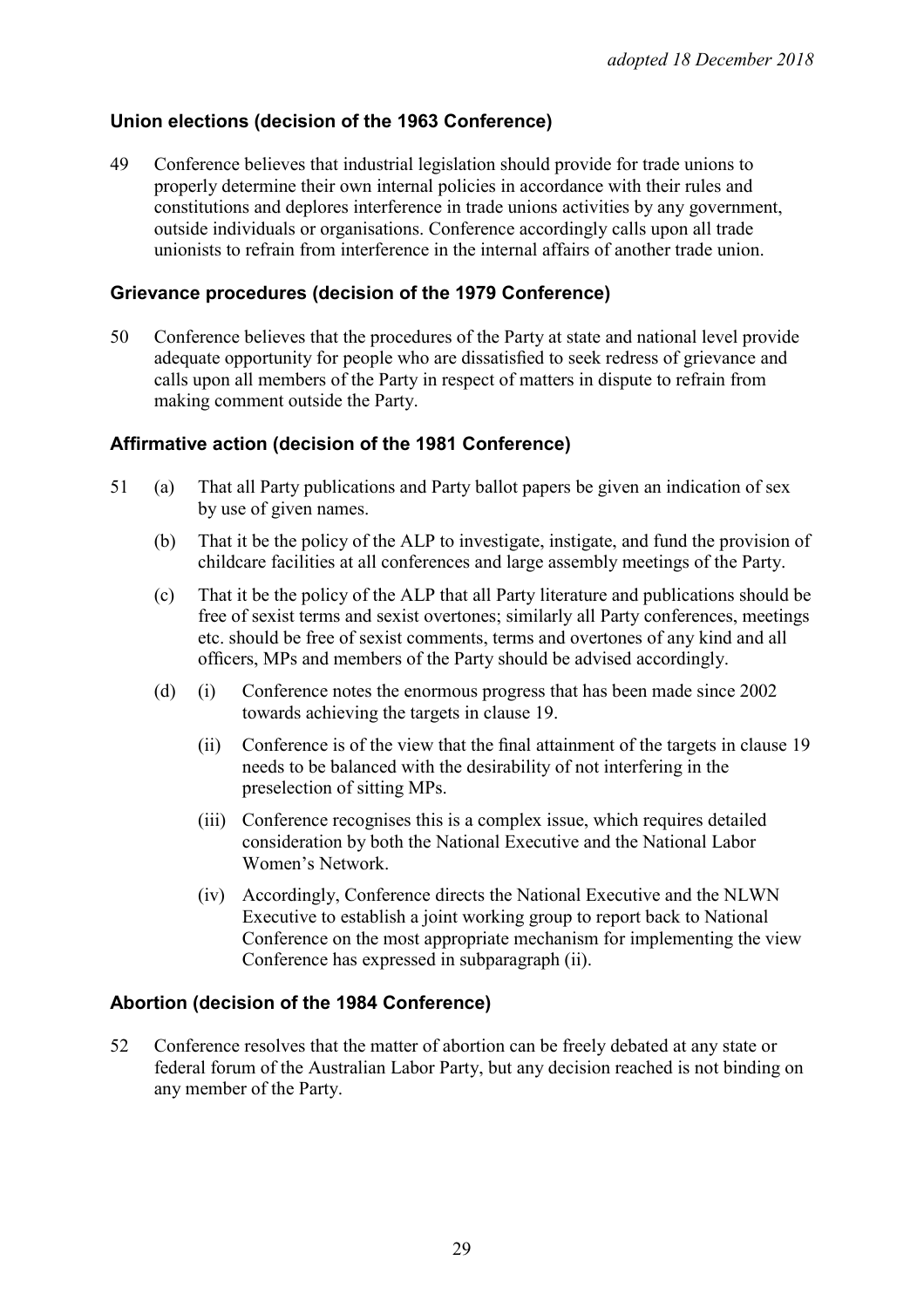# **Conduct of ballots (decision of the 1994 Conference)**

- 53 Procedures for conduct of ballots if required:
	- (a) that ballots for multiple vacancies be conducted in accordance with the rules of the Victorian Branch;
	- (b) that ballots for single vacancies be conducted under the optional preferential system; and
	- (c) that ballots for multiple vacancies be conducted in accordance with clause 19(b).

# **ALP Code of Conduct for Fundraising (decision of the 2018 Conference)**

#### 54 **Preamble**

Australia's political, economic, and social stability is dependent on the strength of our democratic system.

The Australian Labor Party (ALP) seeks to ensure every Australian is fairly represented in democratic processes and systems; regardless of wealth, education, background, or status.

In striving to achieve this aim, the ALP believes in an independent, well-resourced, transparent, and fair electoral process that is protected from vested interests, both at home and abroad.

The ALP believes that our democracy is strengthened by the ability of the public, including Australian unions and business, to make moderate and transparent financial contributions to further democratic debate, or to support a particular candidate for election. The ALP has a long-standing commitment to moderate and fair public funding of political systems, including political parties.

- a. The following code of conduct establishes the conditions that govern fundraising by the ALP at state and national levels.
- b. This code is binding on all ALP branches, other constituent units, Parliamentarians and candidates for public office.
- c. Funds are raised by the organisational wing of the ALP primarily to assist candidates for public office to gain and/or maintain office.
- d. Funds are needed for policy development, Party administration and, most importantly, campaigning. All these political tasks must be carried out federally and in each state.
- e. The National Secretary and each State Secretary of the ALP has a responsibility to raise funds to support these functions.
- f. Campaign and public responsibilities can overshadow the need for adequate funds to support a strong and effective Party organisation. Lack of funding for Party maintenance and administration not only drains the Party's ability to develop policy and maintain membership, but also undermines Labor's ability to campaign effectively and give a genuine choice to the Australian community in elections.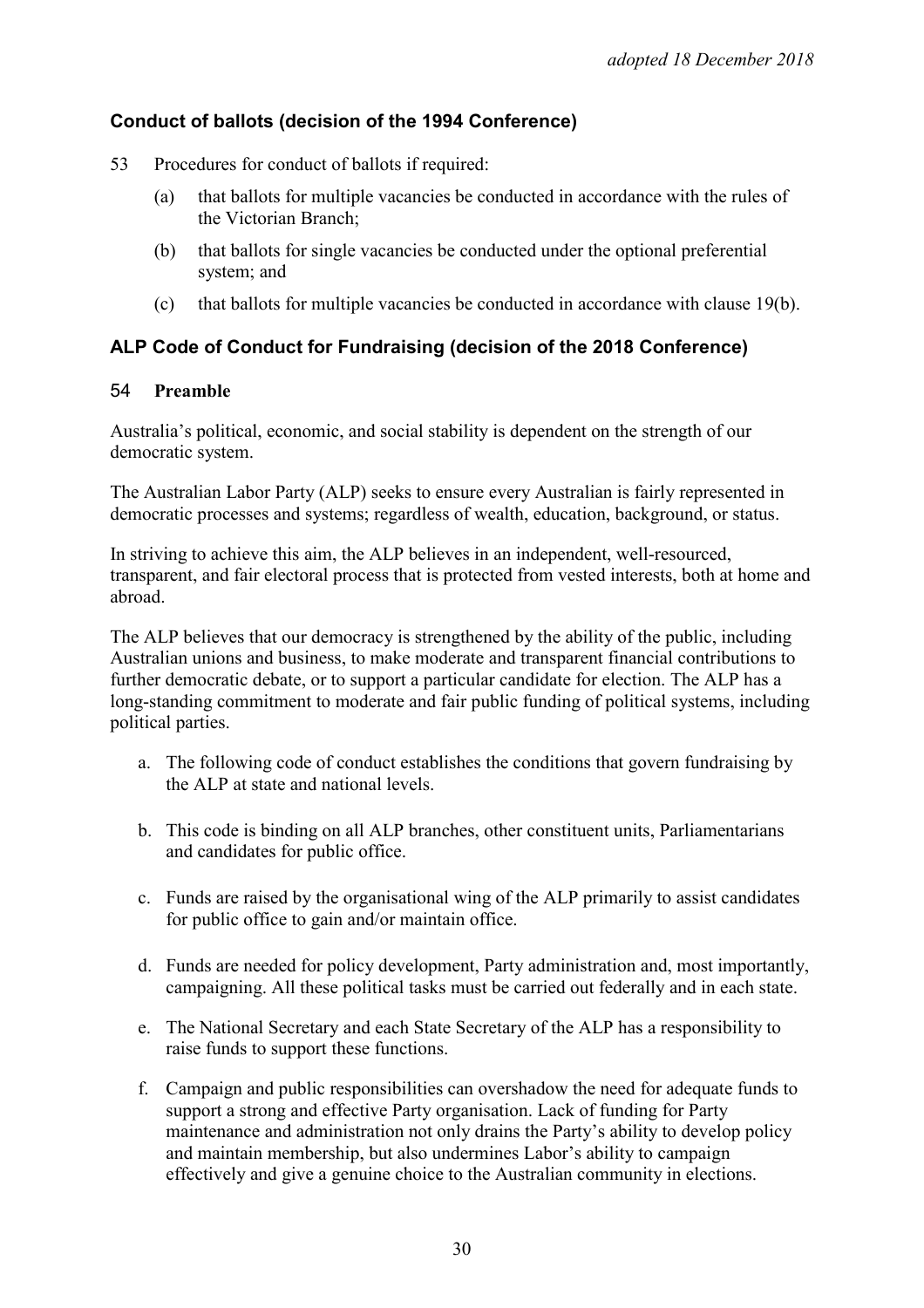## 1. *Organisation of fundraising*

- a. The National Secretary has ultimate responsibility for fundraising at the national level. State Secretaries have the primary responsibility for fundraising at a state level.
- b. The National Secretariat and each state branch raise funds co-operatively but separately.
- c. Each branch organises its fundraising efforts independently and according to its own methods, subject to the conditions outlined in this code.
- d. The National Secretariat collects funds for national campaigning, administrative support of the Party and the support of various state branches. These funds support the National Secretariat's role of national policy development, assistance to the Federal Parliamentary Labor Party and maintenance of the Party's professional and voluntary organisation throughout Australia.
- e. State and national offices shall operate systems of centralised bank accounts to ensure the efficient and secure expenditure of ALP finances and assist the party to meet its commitment to transparency.
- f. All local campaign and other party accounts will be held under the relevant state central banking system with the relevant Tax File Number. Central bank accounts may be held at a national level where it is appropriate to do so.
- g. It is the legitimate responsibility of the relevant State or National Secretary, finance committee members and/or collectors to accept money on behalf of the ALP.
- h. ALP staff, Parliamentarians and candidates for public office may act as fundraising agents for the ALP and in that capacity receive funds on behalf of the ALP.
- i. The National Secretary has the ultimate responsibility for the maintenance and enforcement of the provisions in this code.

#### **2.** *Conditions of this Code*

- a. The ALP and its constituent units observe the following fundraising code of conduct. This code is fundamental to the integrity of the ALP and its organisational and Parliamentary members.
- b. Parliamentarians and candidates, acknowledging the collective party effort to secure their election as representatives of the ALP, can and should voice the party's need for both support and funds. This may include appeal emails and correspondence, together with regular appearances at ALP fundraising events.
- c. All funds raised for, by, or in the name of the ALP, must comply with the relevant provisions of the Commonwealth Electoral Act 1918, and any other relevant legislation or associated regulation. Any funds raised by constituent units of the party, including state branches, must comply with any relevant state legislation.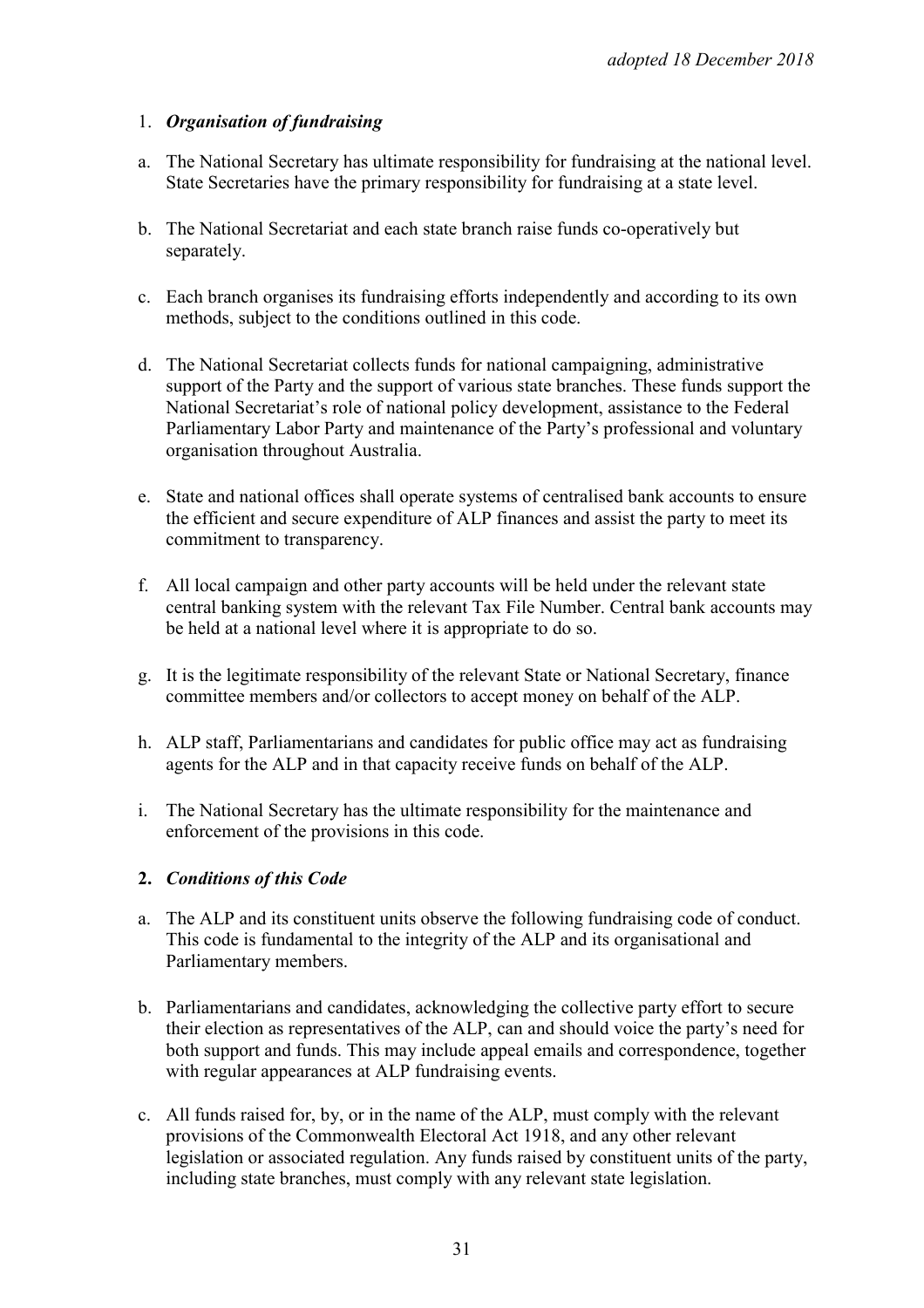- d. Donations raised or accepted as part of any ALP fundraising effort must be held in a central banking account, which the National Secretariat or relevant state branch has visibility of and control over. It must, in its name, indicate that it is an ALP account. No funds raised by, for or in the name of the ALP may be held in personal accounts.
- e. Any funds held in other accounts, or otherwise not under an ALP central banking system with the relevant Tax File Number, will be regarded by the ALP and any other interested party as "personal accounts".
- f. Cheques, direct online donations and direct financial transfers (for example through online banking) should be made payable to a central, ALP-named account, not individuals.
- g. Any intermediary accounts set up on a digital platforms (e.g. paypal) for the purpose of fundraising must be directly linked to a central, ALP-named account. All outflows from these intermediary accounts should be restricted to a central, ALP-named account.
- h. The detail of donations shall be publicly disclosed as per the requirements of the Commonwealth Electoral Act 1918.
- i. Parliamentarians should never use the resources of public office to assist in their own or the ALP's fundraising efforts.
- j. The ALP at a national level, and all federal Parliamentarians and candidates for public office, will not accept donations from foreign sources. Funds raised for, by, or in the name of the federal ALP or federal Parliamentarians or candidates for public office must be obtained from a verified domestic source. This includes, without limitation, funds obtained from individuals, corporate entities, unincorporated associations or any other type of entity. For the purpose of enforcing this clause, the National Executive will from time-to-time establish guidelines to help Party agents determine the origins of donations so as to ensure that only donations from domestic sources are received.
- k. Without limiting the conditions imposed on the federal ALP and federal Parliamentarians and candidates for public office by the preceding paragraph, where possible, all ALP fundraising agents should seek reasonable assurance that funds raised have no connection to foreign or prohibited sources.
- l. All fundraising bodies, including ALP fundraising agents, should give due consideration to the possible perception of any individual donation and whether it may reflect negatively on the party as a whole.
- m. The ALP does not accept funds that are subject to conditions of any kind, whether they be explicit or implied.
- n. Under no circumstances will the ALP accept funds which, even if only by inference, are intended to obtain the Party's support for specific actions, attitudes or public statements.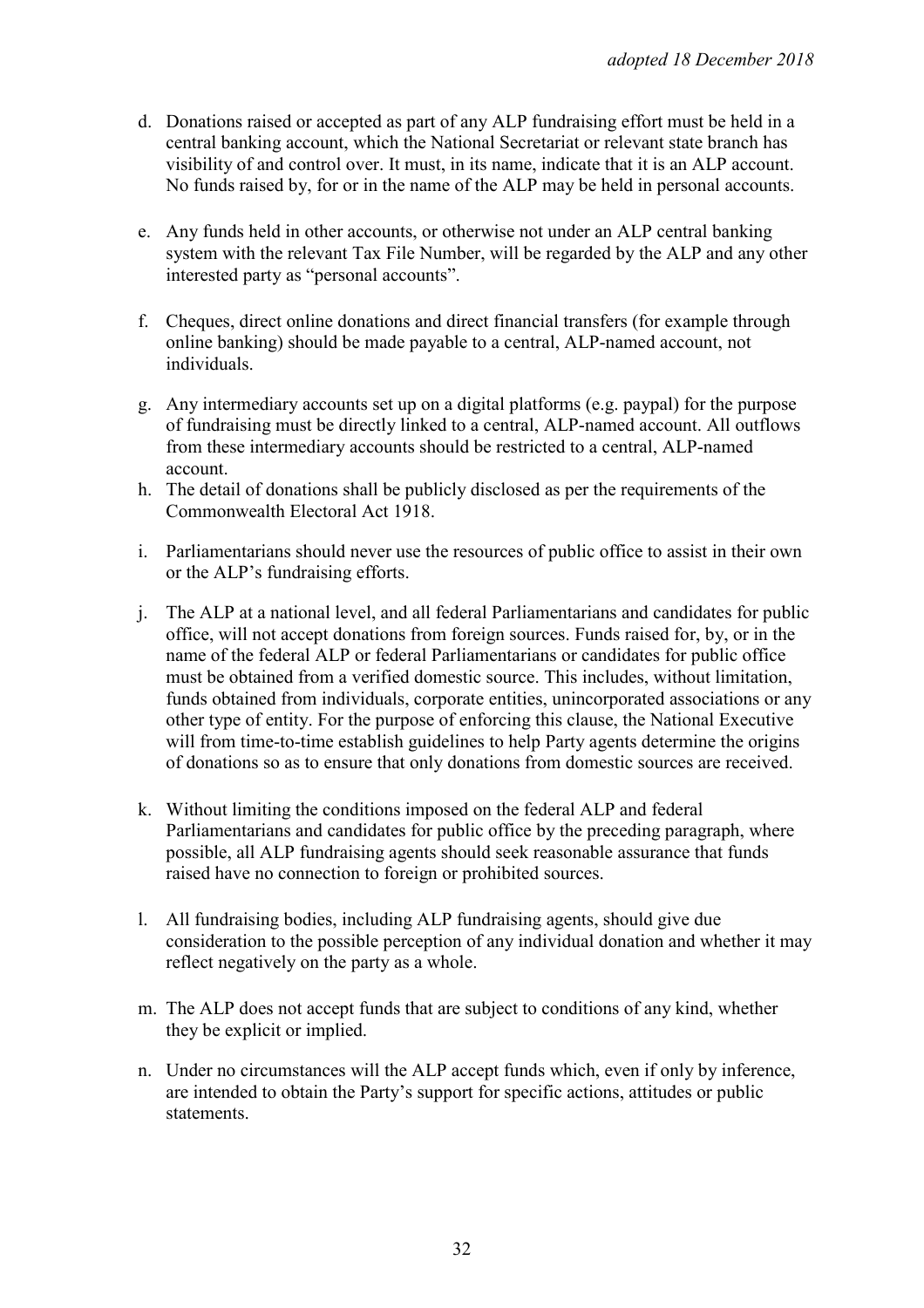- o. Donors retain a right to put forward views to the Party or individual Parliamentarians, however this right does not exceed that of any other general member of the Party or Australian enrolled voter or citizen.
- p. The ALP and its constituent units never raise funds on behalf of any other party or organisation.
- q. Under no circumstances will the ALP, its Parliamentarians, or any of its endorsed candidates for public office accept donations from the tobacco industry.
- r. Parliamentarians or candidates for public office who act outside these guidelines will be liable to sanctions by the National Executive, relevant ALP Caucus, state Administrative Committee or other interested parties.

## **National Conference decisions**

55 That decisions of National Conference are equally binding on all members of the Party whether determined as platform or as a decision of Conference. However, decisions of Conference which relate to matters of policy lapse if they are not reaffirmed by the subsequent Conference. Decisions of Conference which relate to organisational, administrative or rules matters continue in force until a subsequent Conference otherwise determines.

#### **Same sex marriage**

56 Conference resolves that the matter of same sex marriage can be freely debated at any state or federal forum of the Australian Labor Party, but any decision reached is not binding on any member of the Party. This resolution is rescinded upon the commencement of the 46th parliament.

#### **PART F – NATIONAL CONFERENCE STANDING ORDERS**

#### **Chair of Conference**

57 The National President shall preside over Conference. In the President's absence the senior officer present shall preside. If no officers are present, a delegate shall be appointed by Conference to preside.

#### **Credentials**

58 (a) Each body represented at National Conference or National Executive shall lodge with the National Secretary the names and addresses of its delegates as early as practicable before the meeting. These names and addresses shall be sent by the National Secretary to all members of the National Executive and other bodies represented at the National Conference as soon as possible.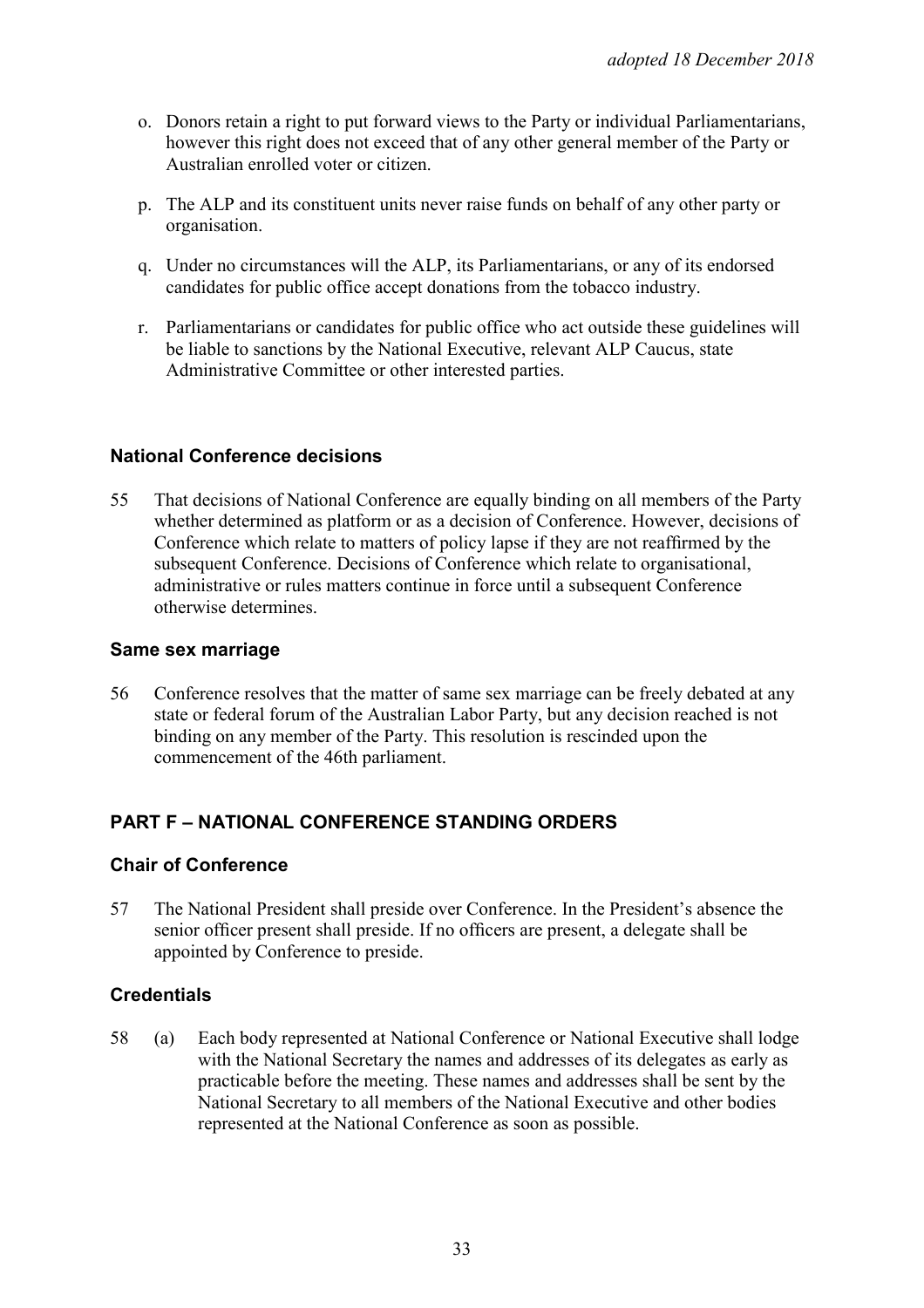- (b) Any body or delegate may challenge the credentials of any delegate by lodging with the National Secretary the grounds of objection in writing within 14 days of being notified of the nomination of that delegate.
- (c) The grounds of the objection shall be conveyed to the delegate challenged and to the body nominating the delegate by the quickest possible means. The National Executive shall hear and determine the challenge. An appeal shall lie to the National Conference. Pending the outcome of any such appeal, the decision of the National Executive shall stand.

#### **Session times**

59 Conference shall meet at the following times:

Day  $1 - 9.30$  am to 12.45 pm

2.15 pm to 5.00 pm

Day 2 – 9.30 am to 12.45 pm

2.15 pm to 5.30 pm

- Day 3 9.30 am to 12.45 pm
	- 2.15 pm to 5.30 pm

subject to Conference at any time determining on motion or amendment without debate, and without rescission of any previous decisions as to meeting times, to meet at any other times.

#### **Order of business**

- 60 The agenda of the National Conference shall be as distributed by the National Secretary pursuant to clause  $15(k)(ii)$ . The order of business shall be as determined by Conference from time to time.
- 61 No discussion shall be allowed except on motion or amendment duly proposed and seconded.
- 62 Any member desiring to propose a motion or amendment, or to discuss any matter under consideration, must address the Chair. No member shall address the Conference unless called by the Chair of Conference.
- 63 All questions shall be determined in the following manner:
	- (a) Unless before debate on the question has commenced Conference resolves without debate to permit a specified number of additional speakers, there shall be no more than two speakers for and two speakers against each question.
	- (b) The mover of the motion shall have five minutes to present argument in support of the motion and one minute to reply.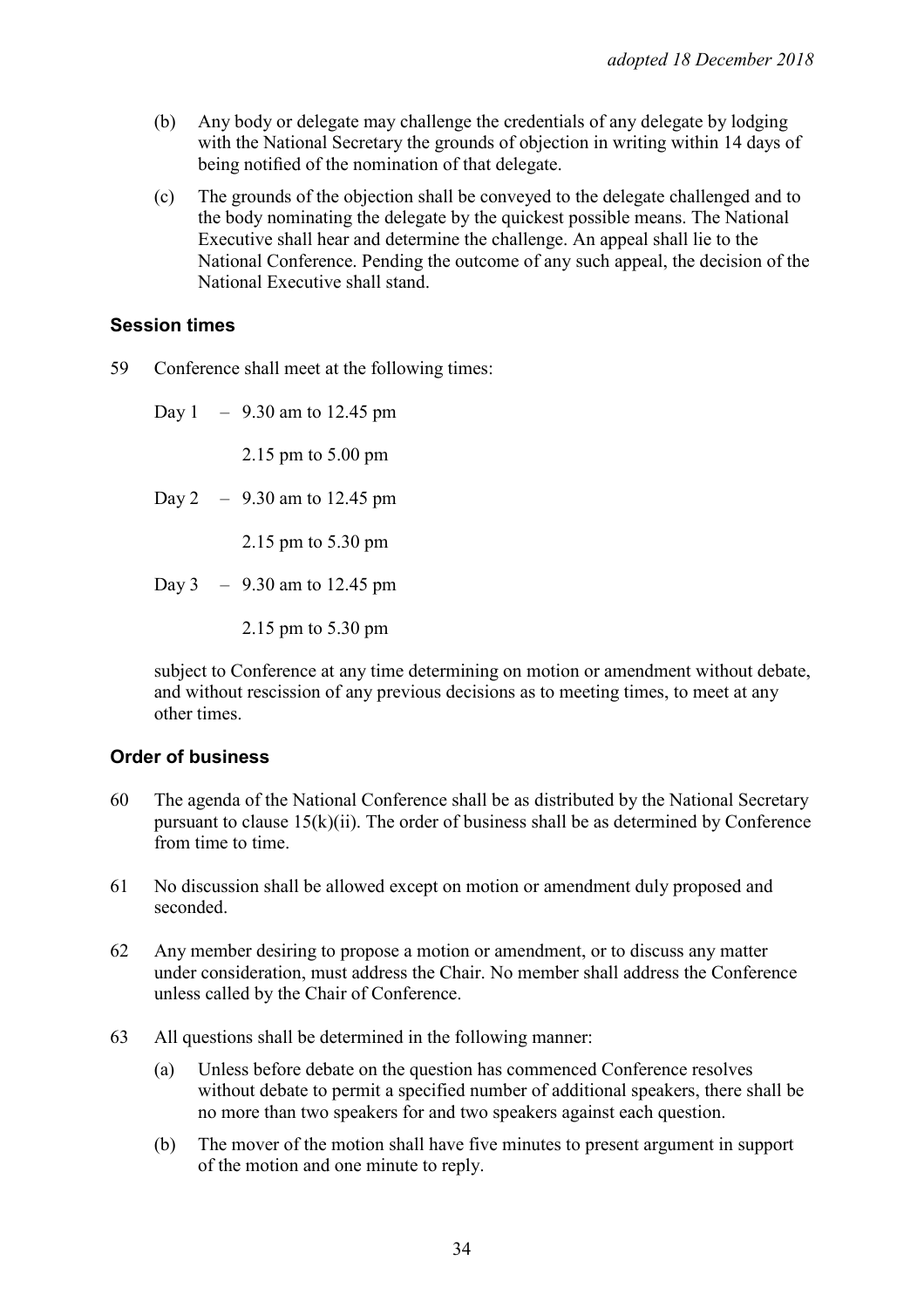- (c) The seconder of such motion, and all other speakers, shall be limited to three minutes.
- (d) The movers and seconders of motions and amendments must exercise the right to speak at the time of moving and not subsequently, subject to the right of reply by the mover of the motion.
- (e) Conference on motion without debate may extend the time of any speaker; such extension of time shall not exceed three minutes. Conference may agree to further extensions on the same basis.
- (f) The Chair shall call attention to the time of all speakers one minute before such time expires. Motions for extensions may be made when the Chair so calls, but no later.
- (g) All votes of Conference shall be subject to the following procedure:
	- (i) the Chair shall call upon those who support the question to say "Aye" and those who are opposed to say "No"; and
	- (ii) the Chair shall then declare the question carried or lost.
- (h) Any delegate not satisfied with the Chair's decision may, by standing in their place, call for a show of hands. The Chair shall proceed to determine the question by calling upon those who support the motion to raise their hands, and those opposed to act similarly. The Chair shall appoint two tellers to take the count and they shall be representative of the opposing viewpoints. When the tellers are agreed upon their count the Chair shall declare the result by quoting the figures for and against.
- (i) When any question voted upon by Conference results in equal numbers for and against, the Chair shall declare such question lost.
- (j) Any motion or amendment affecting the pledge, platform or National Constitution of the Party shall be declared lost if less than a majority of delegates credentialled to the Conference vote for it.

# **Cognate debate**

- 64 (a) If two or more motions relate to the same subject-matter and are inconsistent with each other, they may be debated together.
	- (b) The Chair must rule on the order the motions are to be moved (subject to clause 74).
	- (c) The rights of reply must be exercised in the reverse order to the moving of the motions.
	- (d) The motions must be put in the order they were moved, until either a motion is carried, in which case the remaining motions lapse, or until all motions are lost.
	- (e) Despite clause 65, no amendment may be moved to a motion while in cognate debate. However, a motion carried in cognate debate may subsequently be amended in accordance with clause 65.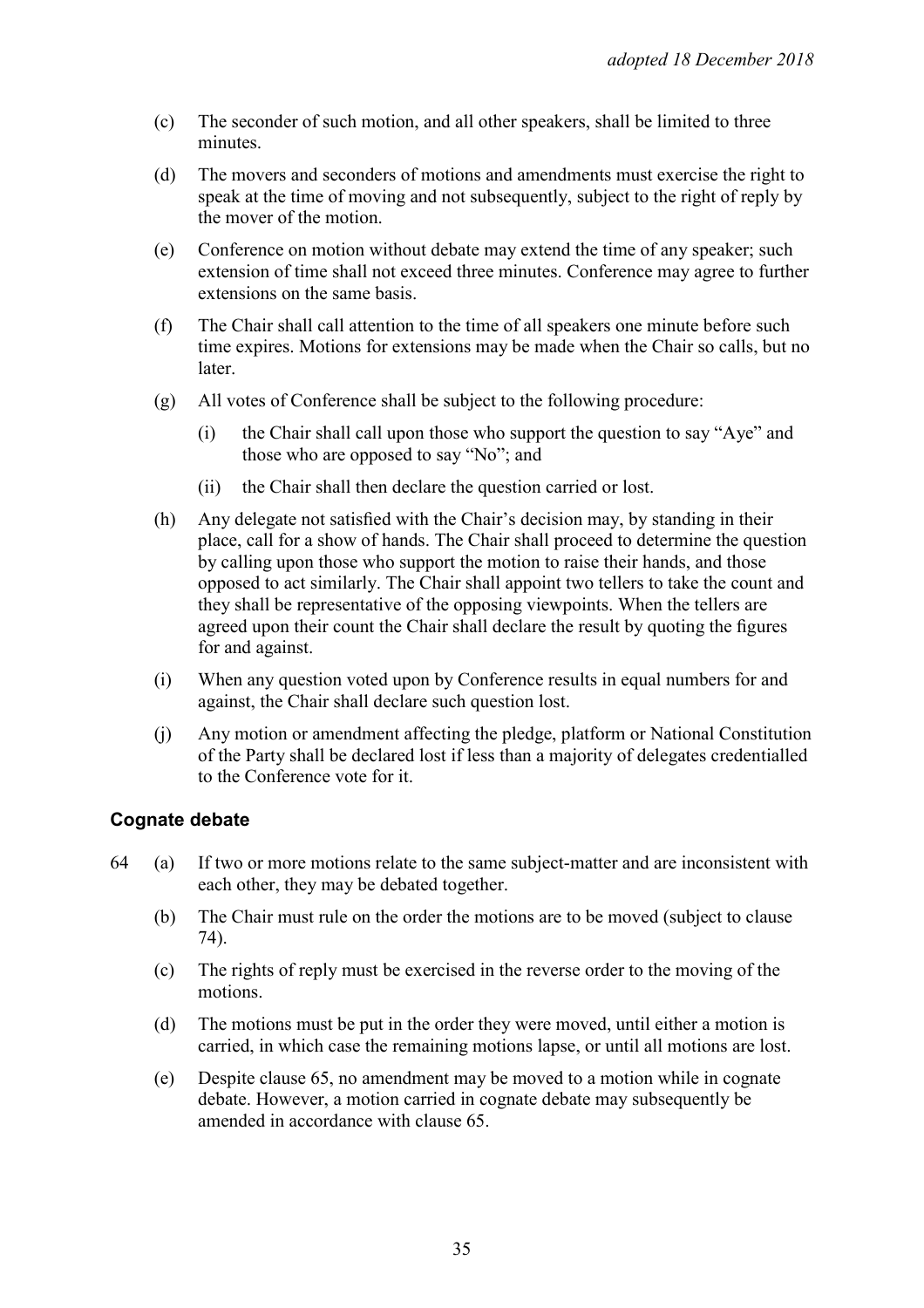# **Amendments**

- 65 (a) At any time during debate on any motion it shall be competent for any delegate to move an amendment. All amendments must be seconded. Motions may be amended by adding words, by deleting words, or by deleting words and inserting others in their place, providing that the effect of any proposed amendment is not to establish a direct negative to the question contained in the motion.
	- (b) Any number of amendments may be proposed and discussed simultaneously with the original motion, notwithstanding clause 71. At the close of debate amendments shall be put in the order they have been moved.
- 66 No member shall speak more than once to any question before the Chair, unless by way of personal explanation or with the consent of the Conference. Such consent shall not be given unless by a majority of those present.
- 67 At any time during debate on any question it shall be competent for the Chair to accept a motion "that the question be adjourned," "that the question be put", or "that the next business be proceeded with", provided at least two speakers have spoken for and against. A member having spoken to the question shall not be competent so to move. Such motions shall be immediately put without debate, provided that in the event of Conference agreeing "that the question be now put" the mover of the original motion shall have the right of reply.
- 68 On Conference agreeing "that the question be now put" it shall mean not only the question contained in the motion, but including any and all amendments.
- 69 No question shall be debated for a longer period than one and a half hours, subject to Conference agreeing on motion or amendment put without debate to extend such time. A two-thirds majority of those present shall be required to approve any such extension.
- 70 Motions directed towards the re-consideration of any decision reached by Conference shall fail unless carried by a three-fourths majority of the delegates credentialled to Conference.
- 71 Not more than two delegates in succession shall speak for or against any question.
- 72 All questions involving an interpretation of policy on any section of the platform or the direction of members of the parliament in accordance with the principles and methods of the Party, shall be subject to decision by Conference on the basis of these Standing Orders and not by ruling of the President.
- 73 Questions other than those contained on the agenda shall not be discussed unless agreed to by two-thirds of the delegates credentialled to Conference, and no delegate shall canvass the subject matter of the proposed new business when seeking Conference approval for discussion of same.
- 74 Rulings given by the Chair on any question shall be subject to a motion calling upon Conference to disagree with any ruling. In the event of such motion, the mover shall be permitted not more than five minutes to support the motion and the Chair shall be permitted not more than five minutes to defend the Chair's ruling. There shall be no